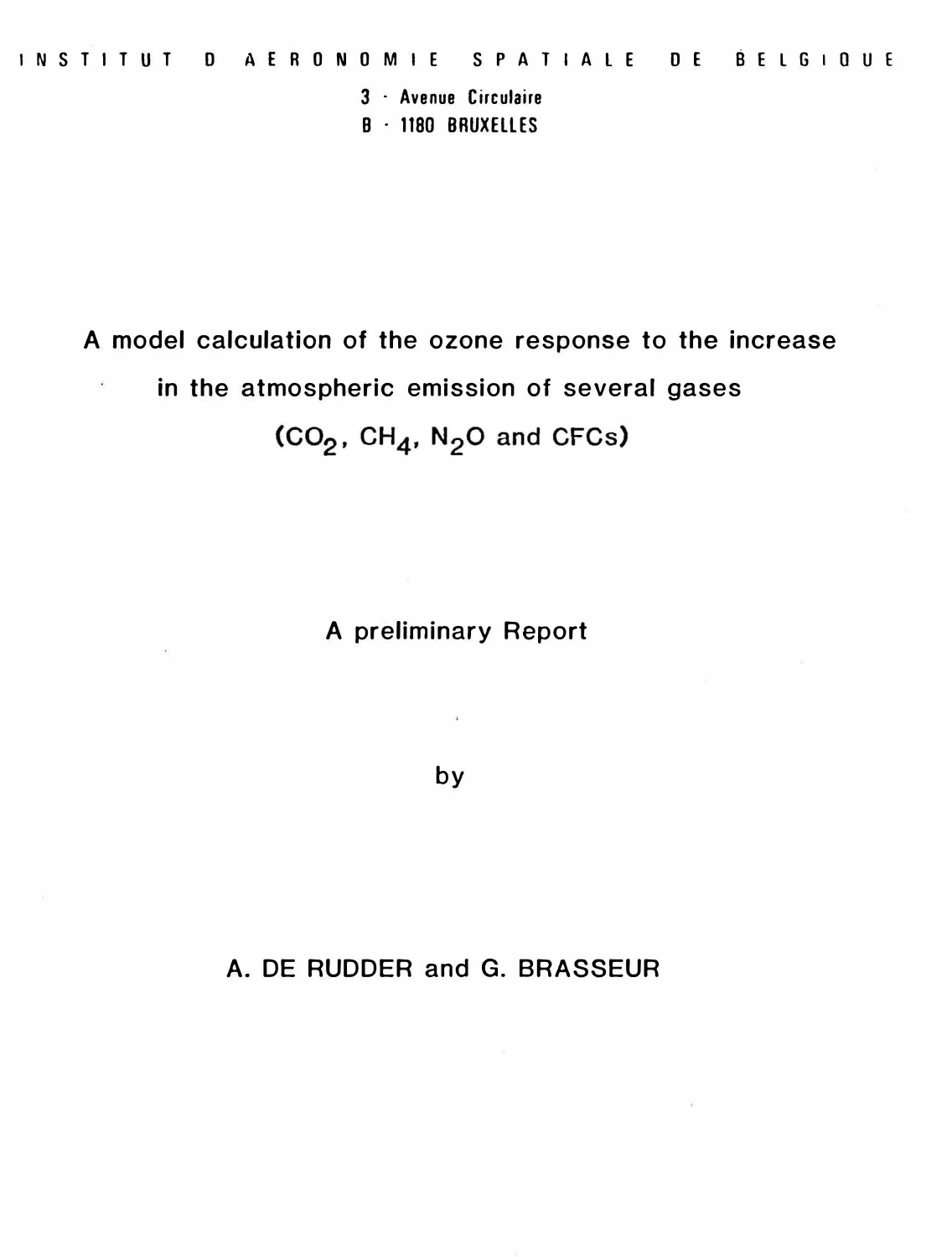#### 1. INTRODUCTION

A series of time-dependent, multiple perturbation calculations **have**  been carried out using a 1-D chemical radiative model to describe the response of the ozone layer to the injection in the atmosphere of gases such as the chlorofluorocarbons (F-11 and F-12),  $\text{CH}_{3}\text{cCl}_{3}$ ,  $\text{CCl}_{4}$ ,  $\text{CO}_{2}$ ,  $\text{CH}_{4}$ and  $N_2$ 0. The effect of nitric oxide released by the engines of aircraft is also considered in some model cases.

The purpose of this preliminary note is to briefly summarize the results obtained by this model. A number of graphs with the main model output is given hereafter. Full details of the calculations will be published in scientific journals.

The model which is used in the present work is one-dimensional and extends from the earth's surface to JOO km altitude. The chemical routine considers a number of species belonging to the  $0_x$ ,  $HO_x$ ,  $NO_x$   $ClO_x$ and CO<sub>X</sub> families. The chemical rate constants are taken from the JPL publication 1983. The vertical profile of these species is calculated from continuity equations in which the vertical flux is determined for a prescribed "eddy diffusion coefficient". The temperature which determines the local value of most reaction rates is self-consistently calculated by a radiative method which considers the absorption of the solar UV radiation by  $0<sub>3</sub>$  and  $0<sub>2</sub>$  and the infra-red transfer of terrestrial and atmospheric radiation by  $\text{CO}_2^{\text{}}$ ,  $\text{O}_3^{\text{}}$  and  $\text{H}_2\text{O}$ . A 50 percent cloud coverage is assumed, the top of the clouds being located at 5 km altitude.

### 2. EVOLUTION OF THE TRACE GASES AMOUNT **lN** THE PAST (1940-1983)

The following mixing ratios (f) or world emissions (E) with the corresponding references have been adopted as a function of time (t) in the model calculations.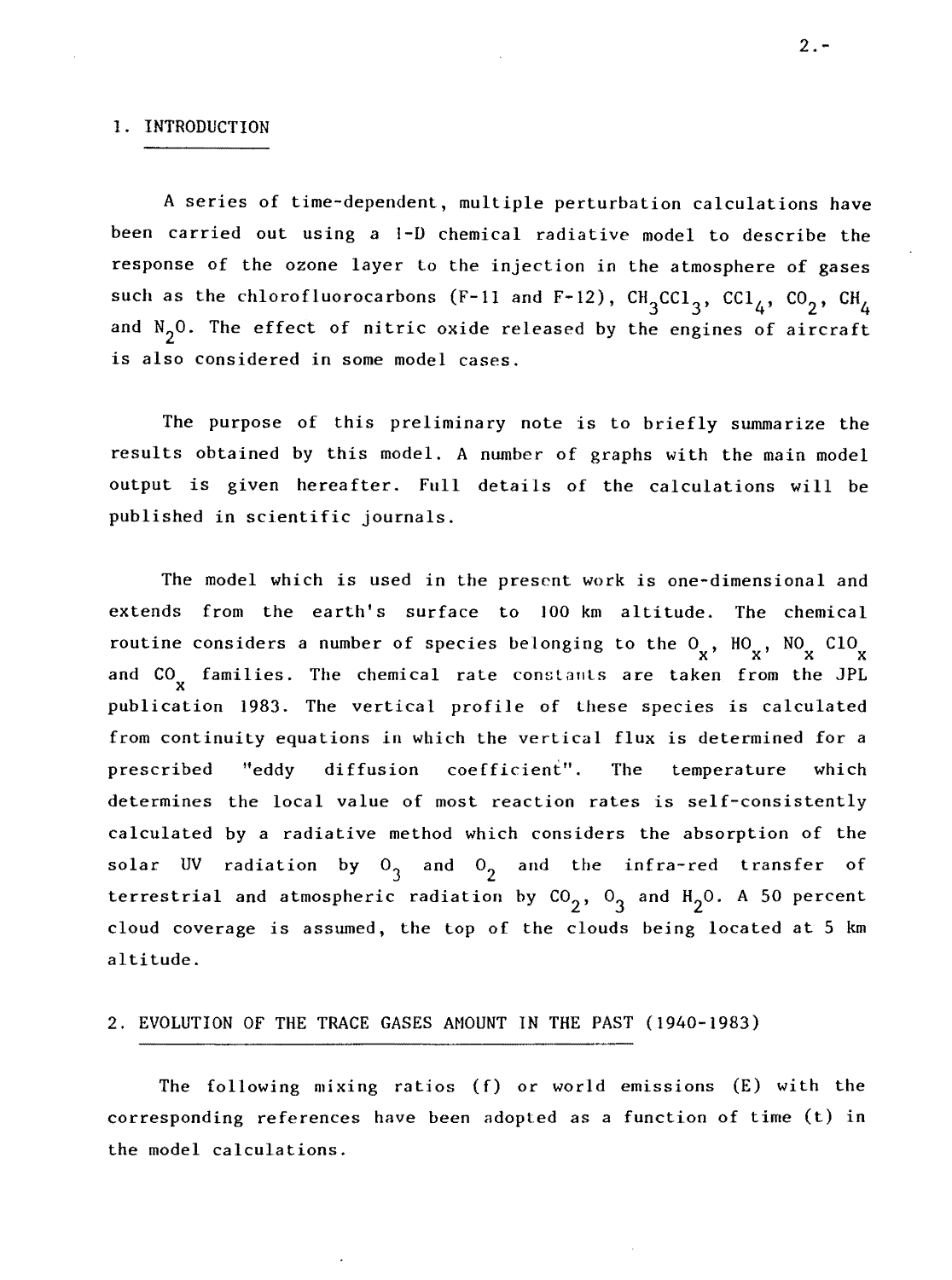$CO<sub>2</sub>$  mixing ratio : 1940  $\leq$  t  $\leq$  1957 f = 2.7 x 10<sup>-4</sup> exp [.00141(t-1849)] (1)<br>1957 < t  $\leq$  1980 f = 2.7 x 10<sup>-4</sup> + 4.44x10<sup>-5</sup> exp[.019(t-1957)]  $f = [2.7 \times 10^{-4} + 4.44 \times 10^{-5} \text{ exp}].019(t-1957)]$  (1)  $1980 < t \le 1983$   $f = f(1980) \times \exp \left[ .005(t - 1980) \right]$  (2)  $N<sub>2</sub>0$  tropospheric mixing ratio : 1940  $\leq$  t  $\leq$  1980 f = 2.85 x 10<sup>-7</sup>+ .14x10<sup>-7</sup> exp[.04(t - 1977)] (1)  $1980 < t \le 1983$  f = f(1980) x exp [.002 (t - 1980)] (2) CH<sub>4</sub> tropospheric mixing ratio : 1940  $\leq t \leq 1980$  f = 10<sup>-6</sup> + .65 x 10<sup>-6</sup> exp[.035(t - 1979)] (1)  $1980 < t \le 1983$  f = f(1980) x exp [.01(t - 1980)]  $CH<sub>3</sub>$ CCl<sub>3</sub> world emission  $1940 \le t \le 1950$  E = 0 1950  $lt$   $t \le 1976$  estimates from (3) 1976  $\lt t \leq$  1980 linear with time 1980  $<$  t  $\le$  1983 E = 500 kt/year  $\text{CC1}_{\Lambda}$  world emission :  $1940 \le t \le 1980$  estimates from (4) (2) (2)  $1980 < t \le 1983$  E = 100 kt/year (2) CFC 11 and 12 world emission CMA values (see figure) (1) D.J. Wuebbles, M.C. Mac Cracken and F.M. Luther, A proposed Reference Set of Scenarios for Radiatively Active Atmospheric Constituents, Prepared for the United States Department of Energy, DOE/

(2) Working value (C.M.A).

NBB-0066, October 1984.

- (3) R.G. Prinn et al., The Atmospheric Lifetime Experiment. 5. Results for  $\texttt{CH}_{3}\texttt{CCl}_{3}$  based on three years of data, J.G.R., 88, cl3, 8415-8426, 1983.
- (4) P.G. Simmonds et al., The A.L. Experiment. 6. Results for Carbon Tetrachloride based on 3 years data, J.G.R., 88, cl3, 8427-8441, 1983 (After 1958 : lower limit).

3.-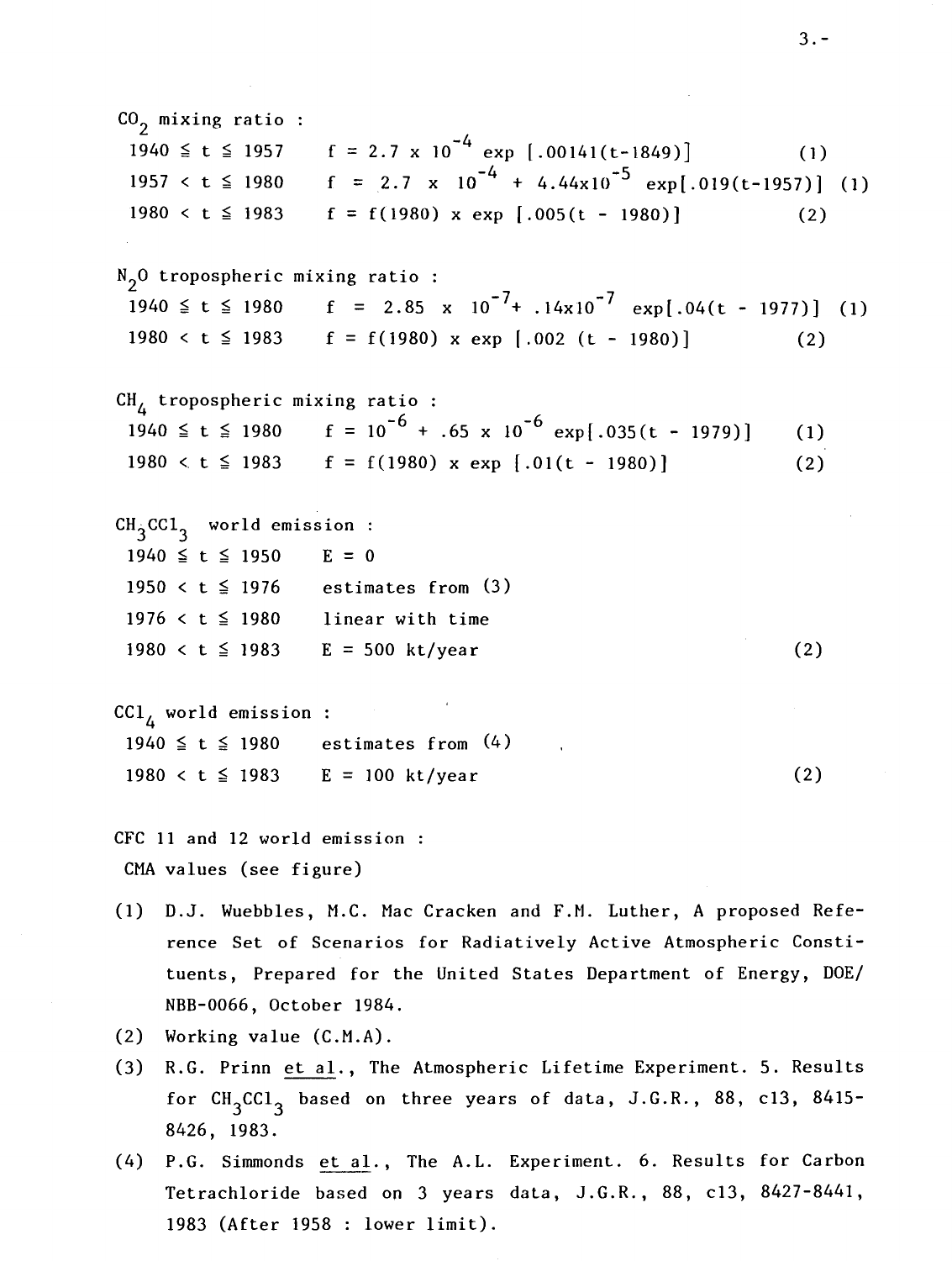# 3. SCENARIOS FOR THE FUTURE (1983-2040)

Four scenarios running through to 2040 have been considered, which have certain assumptions about trends in non-CFC gases in common, but which differ in the CFC emission patterns.

The assumptions about the non-CFC gases are as follows :

- a)  $CO<sub>2</sub>$  - 0.5%/year exponential growth (as specified in the 1984 NAS report) (fig. 1)  $f = 340 \times 10^{-6} \times \exp [0.005 (t - 1980)]$
- b)  $N_2O - 0.2\%/year$  exponential growth. (fig. 2). f = 301 x 10<sup>-9</sup> x exp  $[0.002 (t - 1980)]$
- c)  $CH_A$  - 1%/year exponential growth (fig. 3) - this is at the conservative end of the generally accepted  $1-2\%$  year range.  $f = 1.67$  x  $10^{-6}$  x exp[0.01(t - 1980)]
- d)  $CH_3CCl_3$  Constant emission at 500kt/year (fig. 4).
- e)  $CCI_{\Lambda}$  Constant emission of 100kt/year (fig. 4).

The CFC emissions for the four scenarios are shown graphically in figures 5 and 6; they are derived from the following productions :

- 1. Constant production on the basis of the year 1983 the base line case.
- 2. Productions grow by 3% year until they reach 1.5 times current productions in 1997. This simulates the extension of the EEC production cap provision to a global scale.
- 3. Aerosol usage world-wide phased out over four years, but' other uses grow at 3% year until they reach 1.5 times current productions. This simulates the aerosol ban proposed for the CFC protocol, associated with a global capacity cap equivalent to that prevailing in the EEC.
- 4. Identical to 3 but with the 3% per year growth allowed to continue indefinitely. This is equivalent to the protocol proposal which does not include a capacity cap.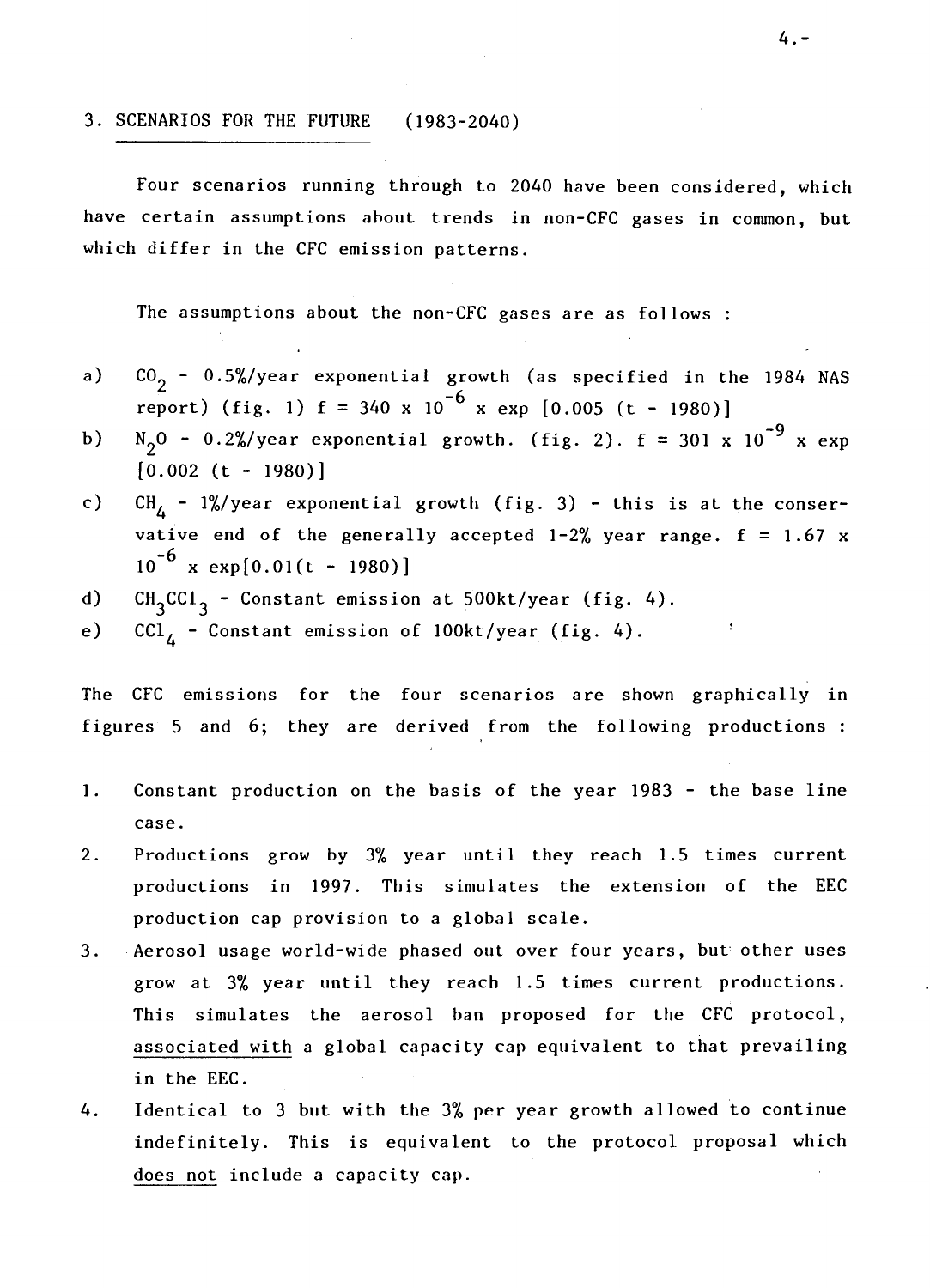

Figure 1 Assumed volume mixing ratio for carbon dioxide as a function of time. Before 1980, the expression suggested by Wuebbles et al. (1984) has been adopted. An increase of 0.5% per year bas been assumed afterwards. The value in 1980 is 340 ppmv.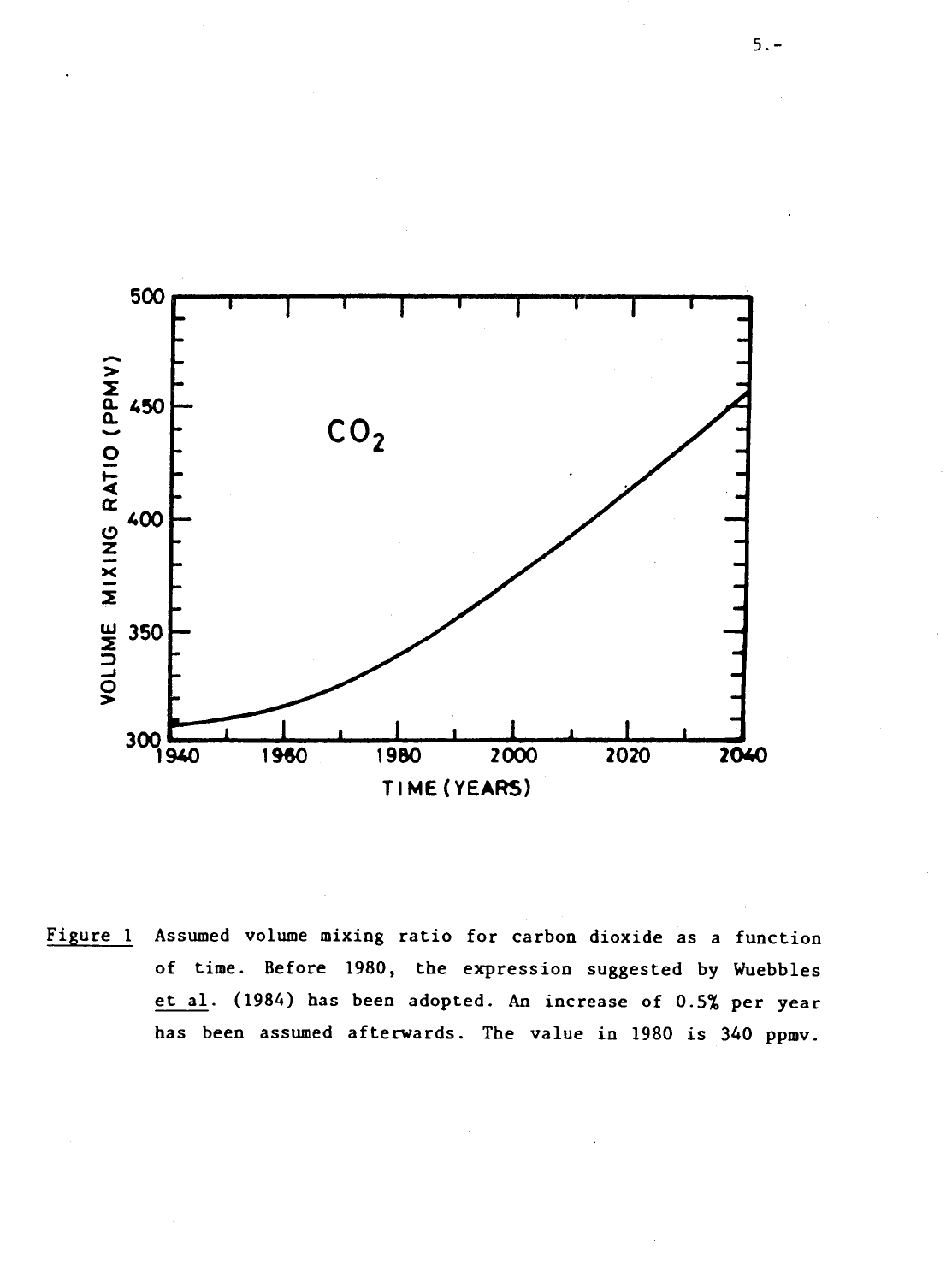

Adopted tropospheric volume mixing ratio for nitrous oxide as Figure 2 a function of time. The expression before 1980 is the estimate by Wuebbles et al (1984) and leads to a value of 301 ppbv in 1980. A 0.2% increase per year is assumed after 1980.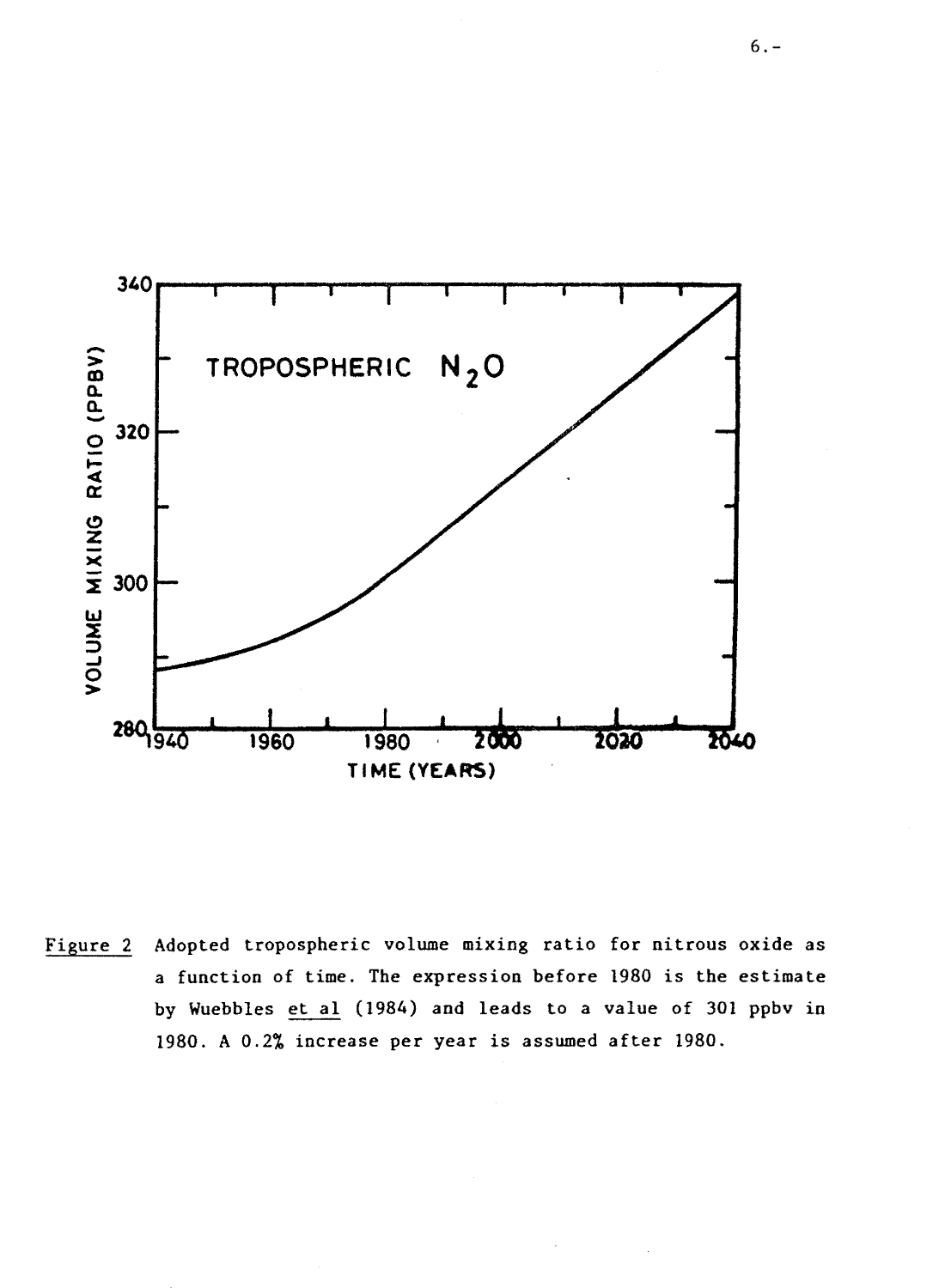

Figure 3 Assumed increase in the tropospheric content in methane. The value before 1980 is taken from Wuebbles et al. (1984) and equals 1.67 ppmv in 1980. A 1% increase per year is adopted after 1980.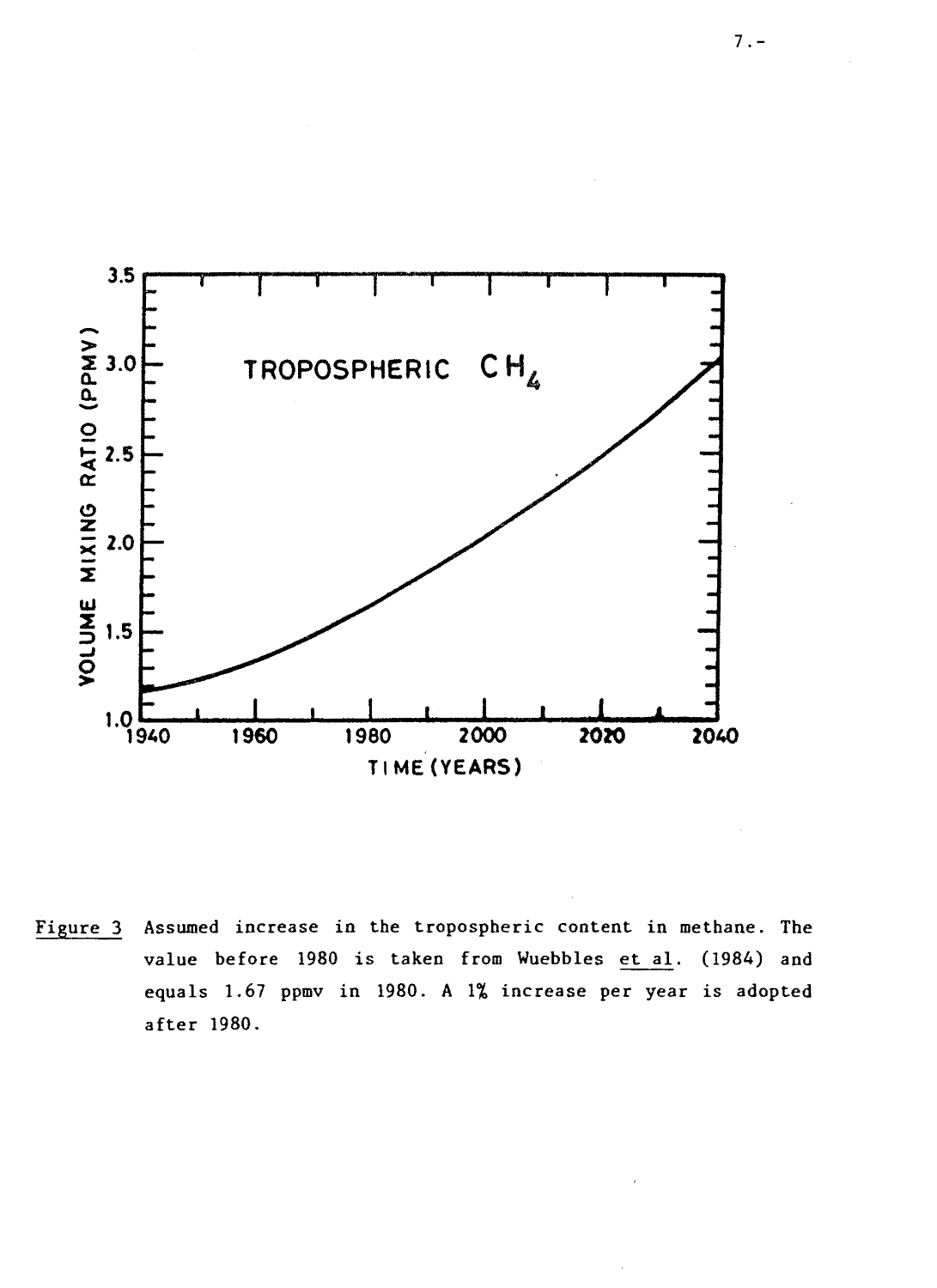

Figure 4 Historical and assumed future emission of methyl chloroform and carbon tetrachloride. Estimates for the past are from the Atmospheric Lifetime Experiment (1983). A constant emission of 500 kt/yr for  $\texttt{CH}_{3}^\texttt{CCL}_{3}$  and 100 kt/yr for  $\texttt{CC1}_{4}$  is adopted after 1980.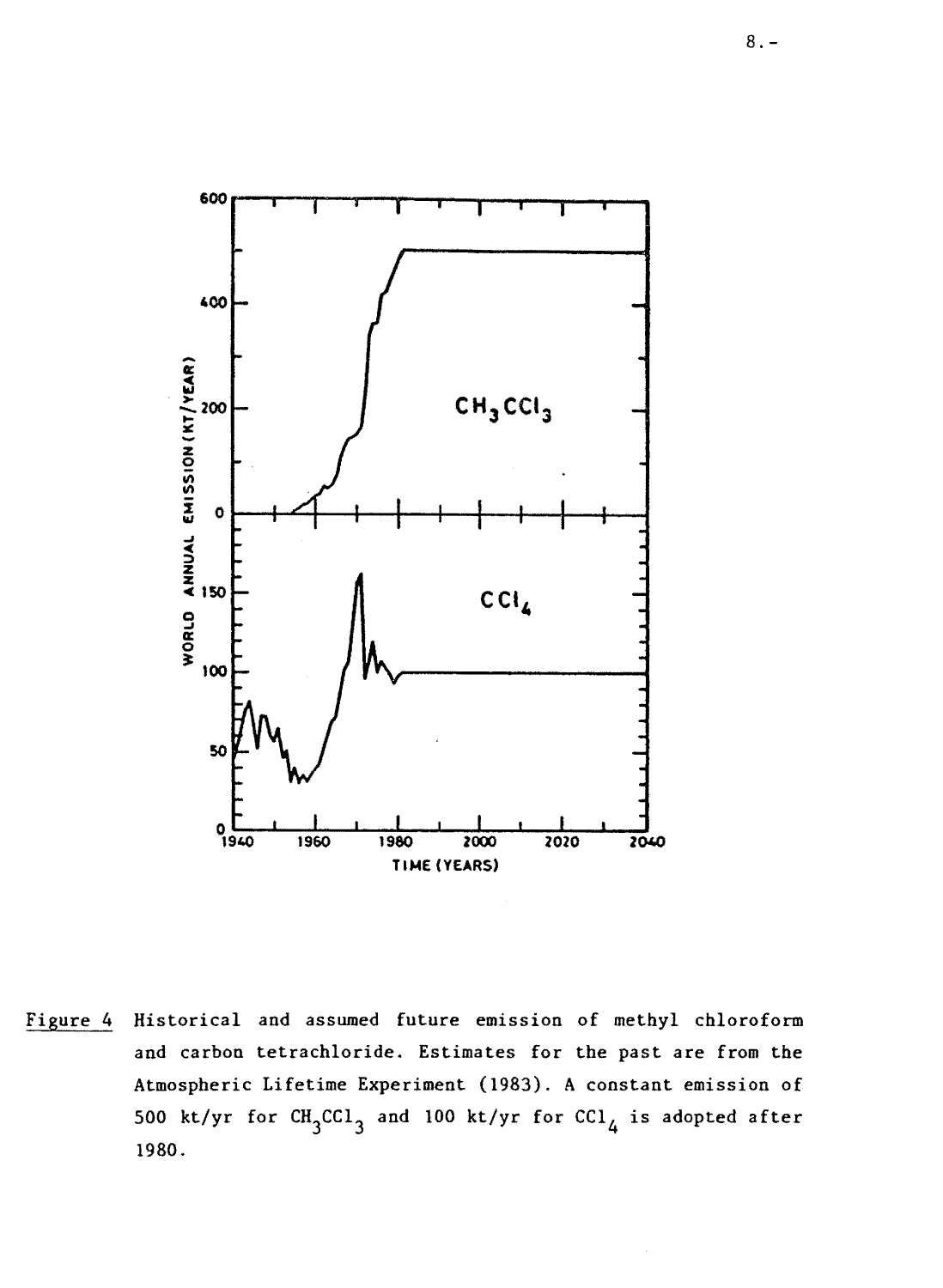

Figure 5 Assumed scenarios for the emission of  $CFC1<sub>3</sub>$ . The past emission (1945 to 1983) is derived from the production estimated by Gamlen et al. (1984). The future emission results from a constant production in scenario 1 and from a 3% yr increase in the production up to the level of 1.5 x its present value (reached in 1997) in scenario 2. Scenario 3 assumes the same increase except in the production of aerosols, which declines between 1983 and 1986; the same capacity cap as in scenario 2 is reached in 2008. Scenario 4 assumes the same conditions as scenario 3 but without any capacity cap.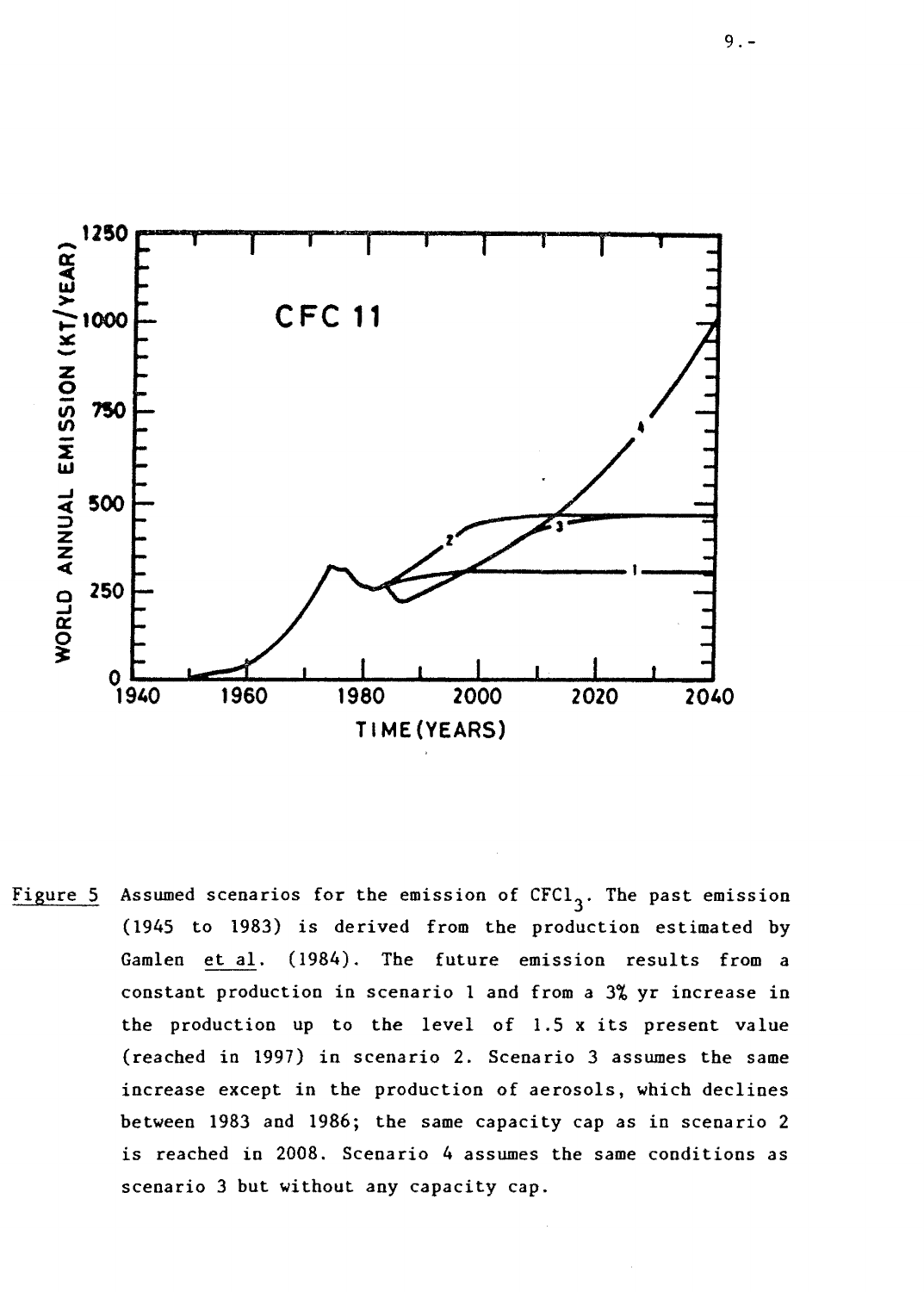

Figure 6 Same as figure 5 but for  $CF_2Cl_2$ . The decline in the production of aerosols assumed in scenarios 3 and 4 occurs only between 1983 and 1985.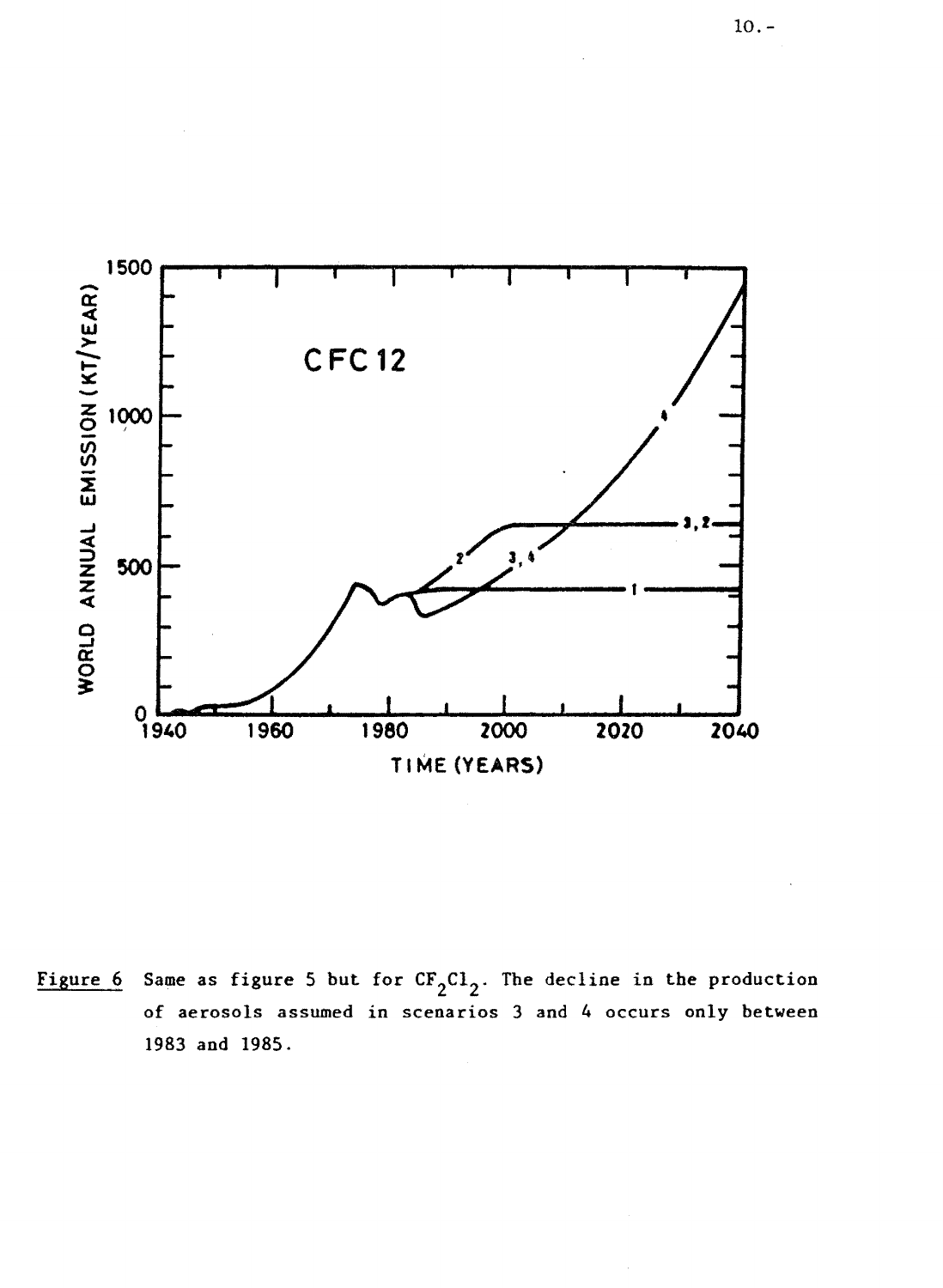The choice of a 3% growth rate is arbitrary and is intended to demonstrate the calculated effect on stratospheric ozone of future CFC growth. It is not in any sense a prediction that such a growth rate is occurring, or is likely to be sustained in the future. It should be noted that a 3% per annum growth rate up to the year 2040 would result in a five-fold increase in production, and would require around a fourfold increase in installed production capacity.

### NUMERICAL VALUES

 $CFC1<sub>3</sub>$  world emission

| scenario 1: $1983 \le t \le 2002$      | increasing                                  |
|----------------------------------------|---------------------------------------------|
| $2002 < t \le 2040$                    | $E = 309$ kt/year                           |
| scenario 2 : $1983 \le t \le 2015$     | increasing                                  |
| $2015 < t \leq 2040$                   | $E = 467.1$ kt/year                         |
| scenario 3 : 1983 ≤ t ≤ 1987           | decreasing (219.9 kt/year<br>in<br>1987)    |
| 1987 $\lt t \leq 2027$                 | increasing                                  |
| 2027 <t <math="">\leq 2040</t>         | $E = 464$ kt/year                           |
| scenario 4 : 1983 $\leq$ t $\leq$ 1987 | same as scenario 3                          |
| 1987 $\lt t \leq 2040$                 | increasing $(1018.4 \text{ kt/y in } 2040)$ |

# $CF_2Cl_2$  word emission

| scenario 1 : 1983 $\le t \le 1995$     | increasing                                       |
|----------------------------------------|--------------------------------------------------|
| 1995 $\lt t \leq 2040$                 | $E = 421.8$ kt/year                              |
| scenario 2 : $1883 \le t \le 2009$     | increasing                                       |
| 2009 $\lt t \leq 2040$                 | $E = 638$ kt/year                                |
| scenario 3 : 1983 $\leq$ t $\leq$ 1986 | decreasing $(327 \text{ kt/y} \text{ in } 1986)$ |
| 1986 $\lt t \leq 2020$                 | increasing                                       |
| $2020 < t \leq 2040$                   | $E = 639.5$ kt/year                              |
| scenario 4 : 1983 $\leq$ t $\leq$ 1986 | same as scenario 3                               |
| 1986 $\lt t \leq 2040$                 | increasing $(1447.3 \text{ kt/y in } 2040)$      |

 $11. -$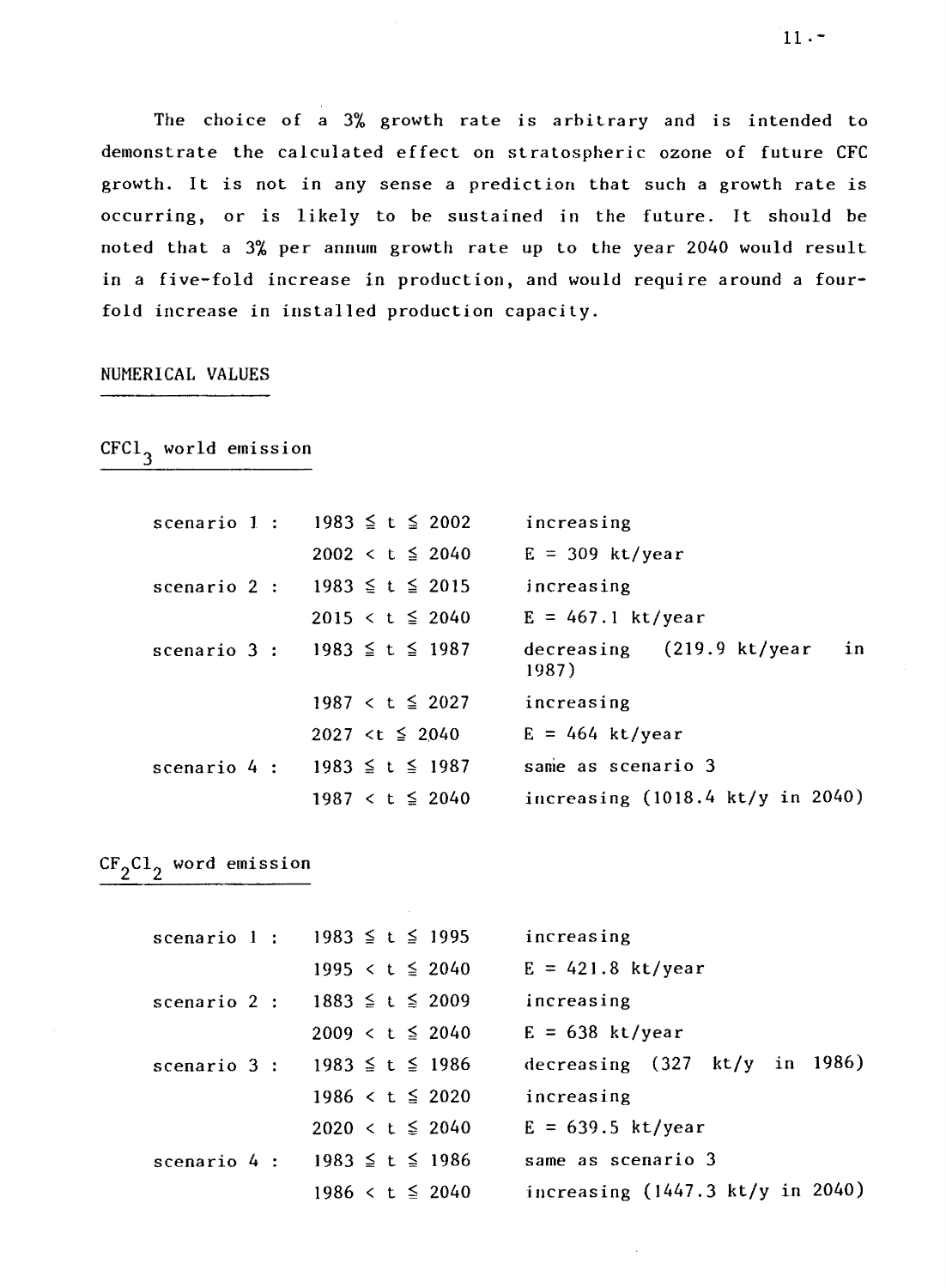# 4. MODEL RESULTS FOR THE PAST (1940-1983)

Figures 7-13 show results obtained for the historical release and increase of CFCs and other source gases. The predicted present day  $\text{Cl}_{_{\mathbf{X}}}$ mixing ratio at 50 km is 2.4 ppbv (fig. 7). The change in the temperature at different altitudes is given in fig. 8. The calculated absolute change in the ozone concentration at 40, 30 and 20 km is shown in figures 9-11. Relative variations of the ozone amount at selected altitudes is given in figure 12. The resulting change in the ozone column seems to be characterized by a small increase of 0.2 to 0.3 percent between 1940 and 1983 (fig. 13). This variation results from an ozone depletion in the upper stratosphere and an ozone enhancement below  $\sim$ 30 km altitude.

# 5. MODEL RESULTS FOR THE FUTURE (1983-2040)

The following model predictions consider a simultaneous increase in  $\text{CO}_2$ ,  $\text{N}_2\text{O}$ ,  $\text{CH}_4$  and in the CFC emission. For this last case, the 4 scenarios as described in section 3 have been adopted.

The predicted evolution in the Cl<sub>x</sub> mixing ratio at 50 km is shown in fig. 14. A value of the order of 6-8 ppbv is found in year 2040. These numbers are lower than the values obtained in year 2080 when adopting the NASA scenarios (high CFC growth). [NASA report in preparation]. No "high chlorine regime" will be reached (before 2040) by any of the 4 presently adopted scenarios. The change in temperature is given by figures 15 and 16. The relative evolution of the ozone concentration at 50, 40, 30 and 20 km is represented in figures 17-20. One should note that the local behavior of ozone varies significantly with altitude and with the adopted scenario. The absolute and relative change in the ozone concentration as a function of altitude is displayed for scenario 1 in figures 21 and 22 respectively. The change in the ozone column for the 4 scenarios is shown in figure 23. A comparison between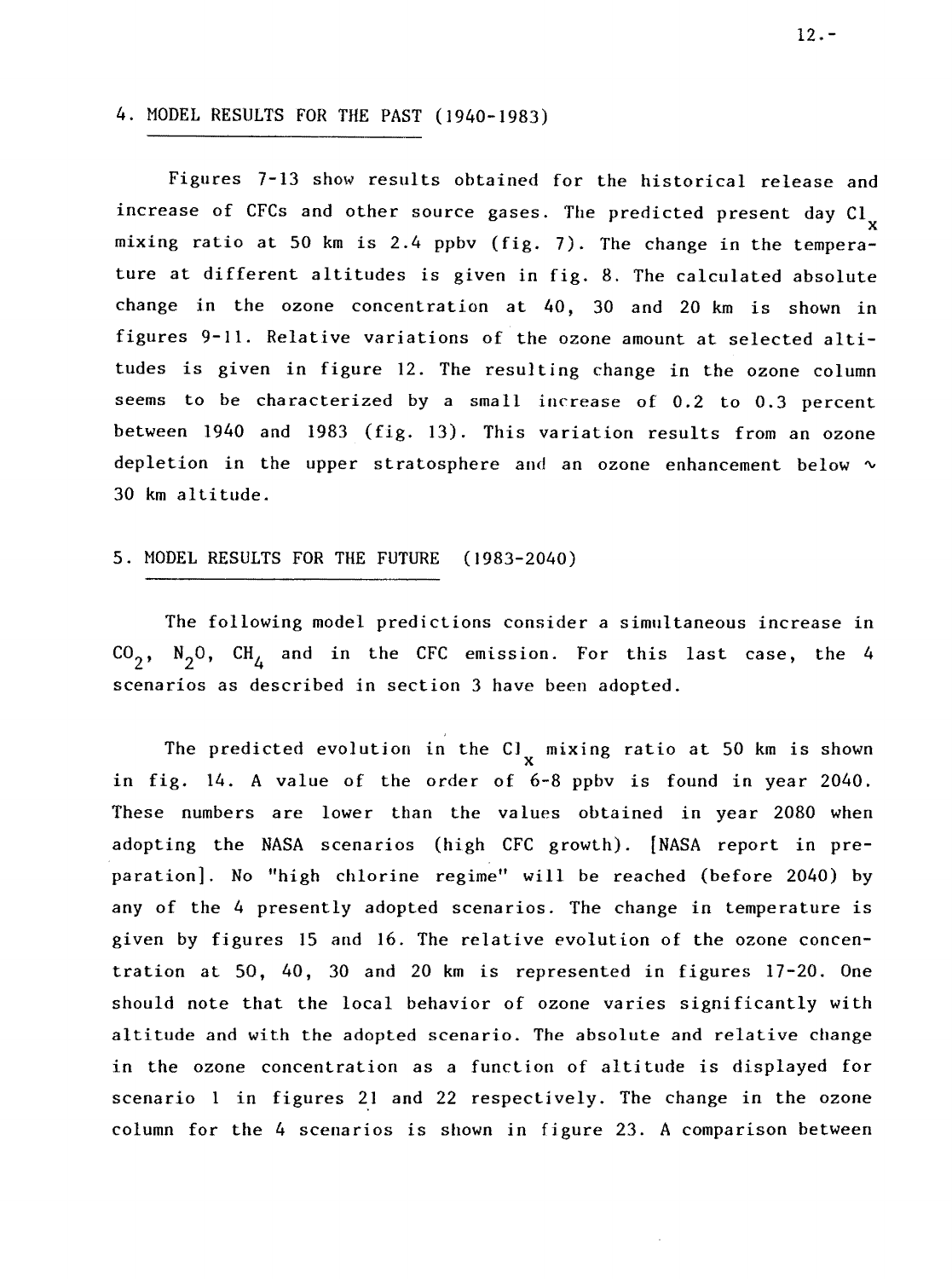

Amount of odd chlorine atoms at 50 km altitude, resulting from Figure 7 the dissociation of the assumed released chlorocarbons before 1983, as a function of time.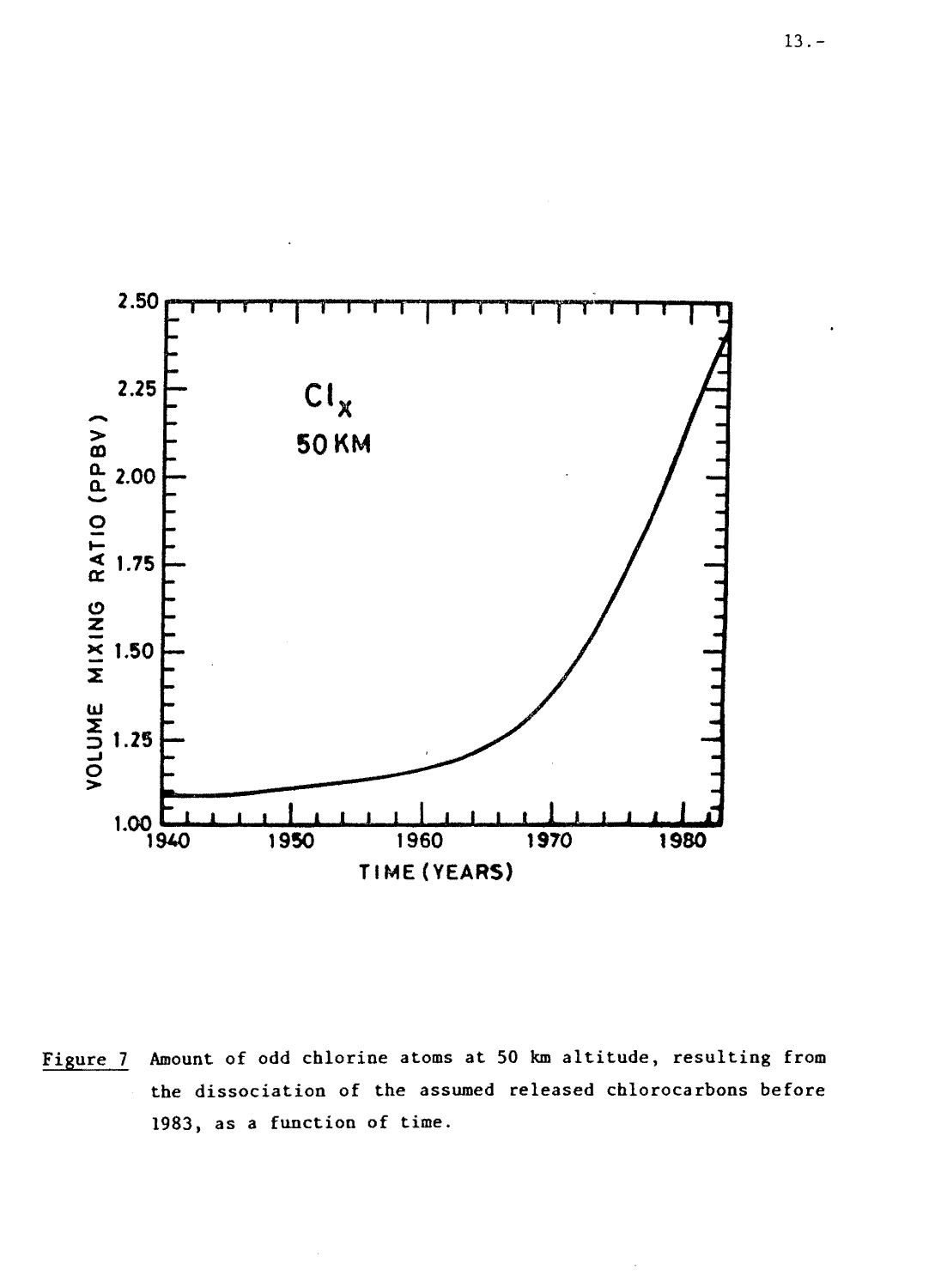

Computed past temperature change from year 1940, as a function Figure 8 of time and at different altitude levels.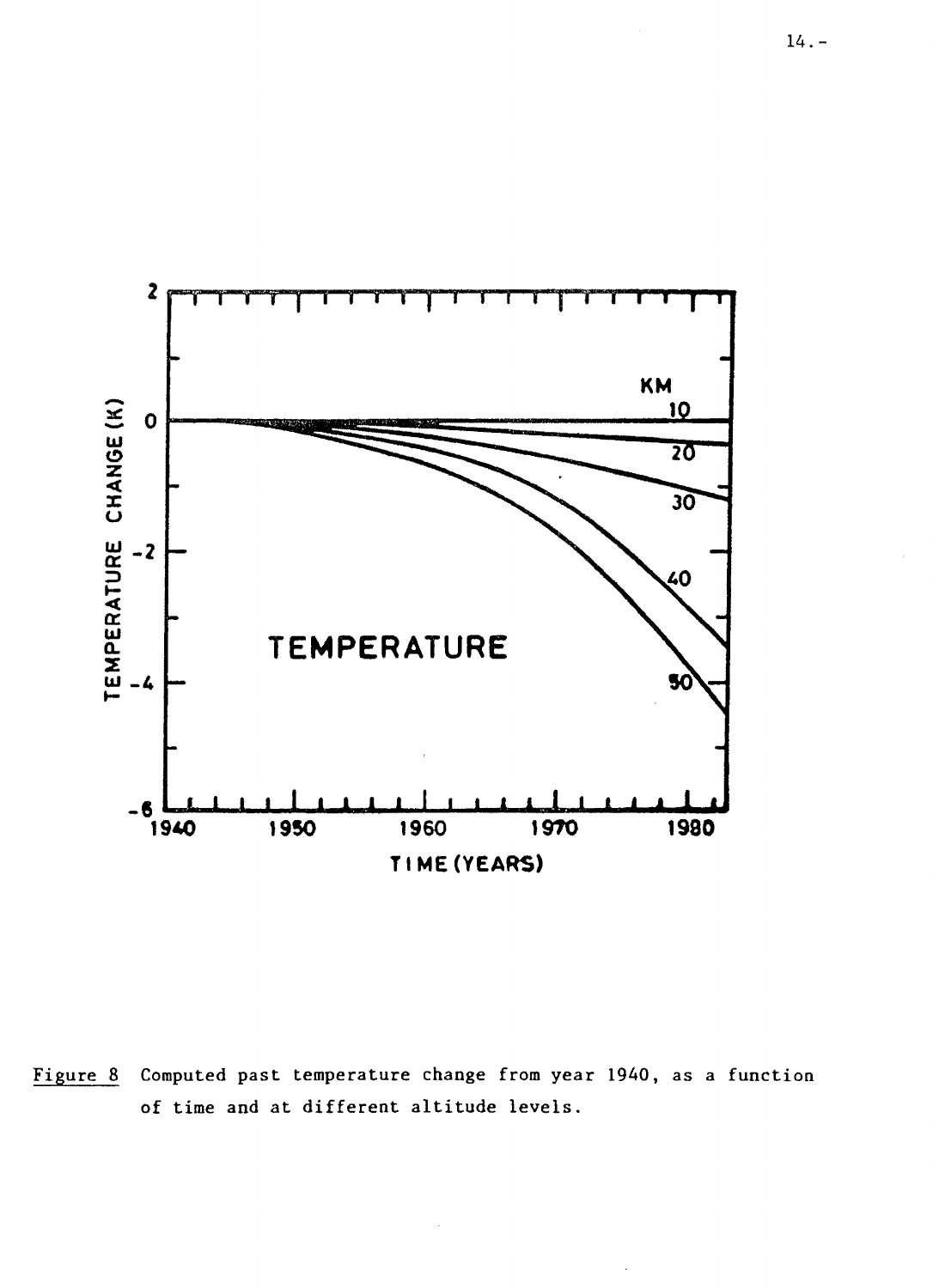

Figure 9 Change in the ozone concentration at 40 km (from its 1940 value) corresponding to the adopted historical scenario, as a function of time.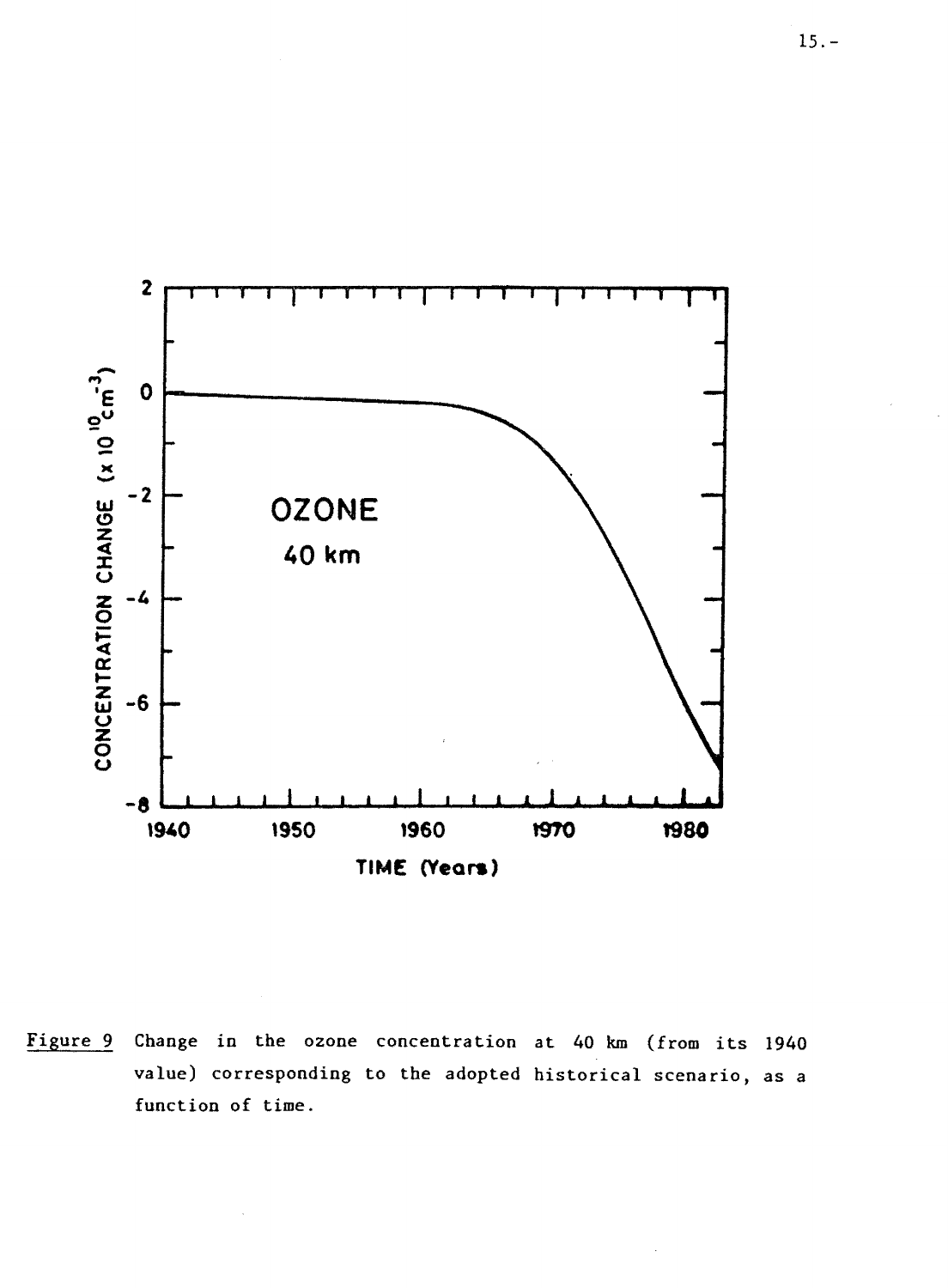

Figure 10 Same as figure 9, but at 30 km altitude.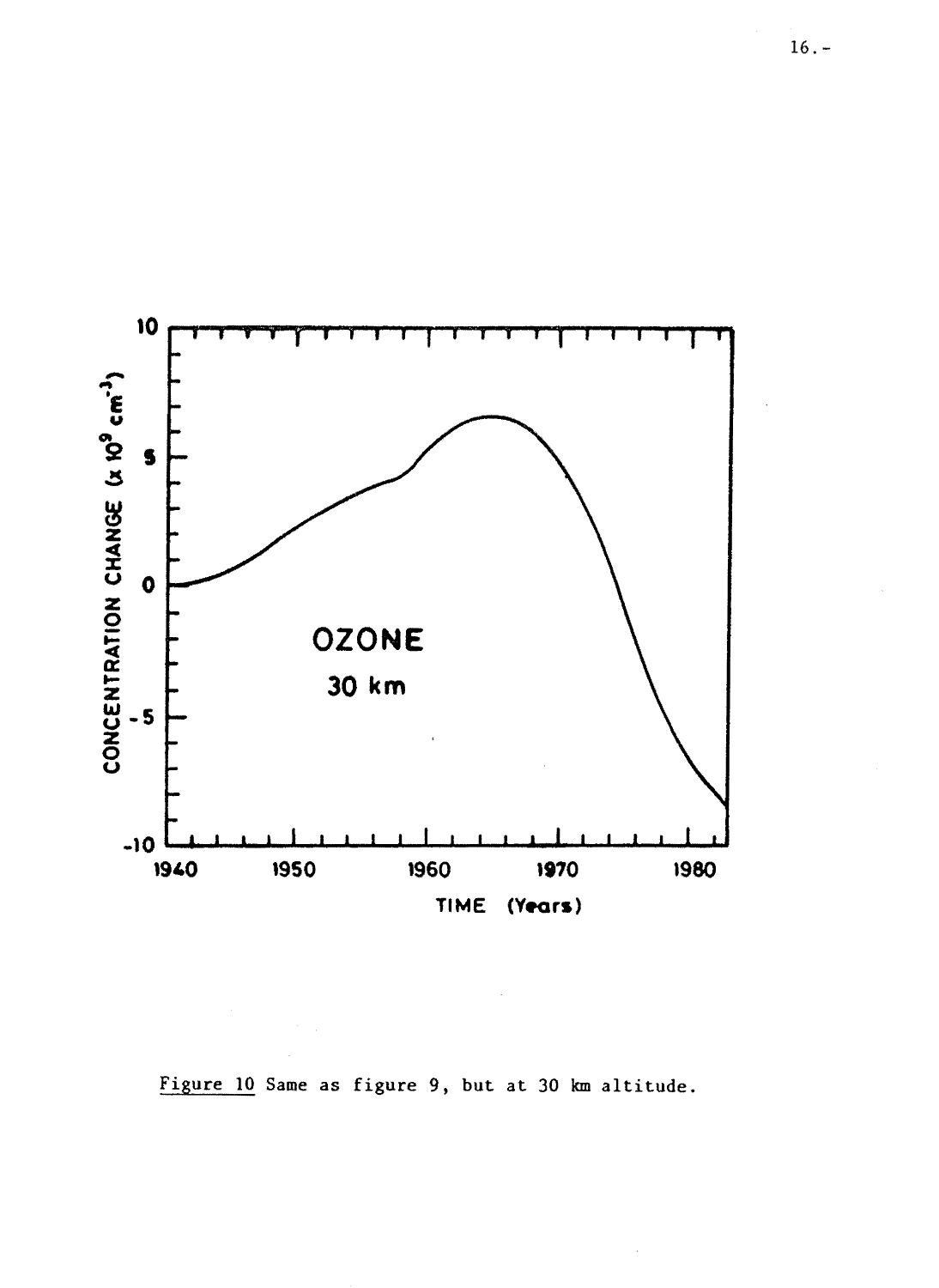

Figure 11 Same as figure 9, but at 20 km altitude.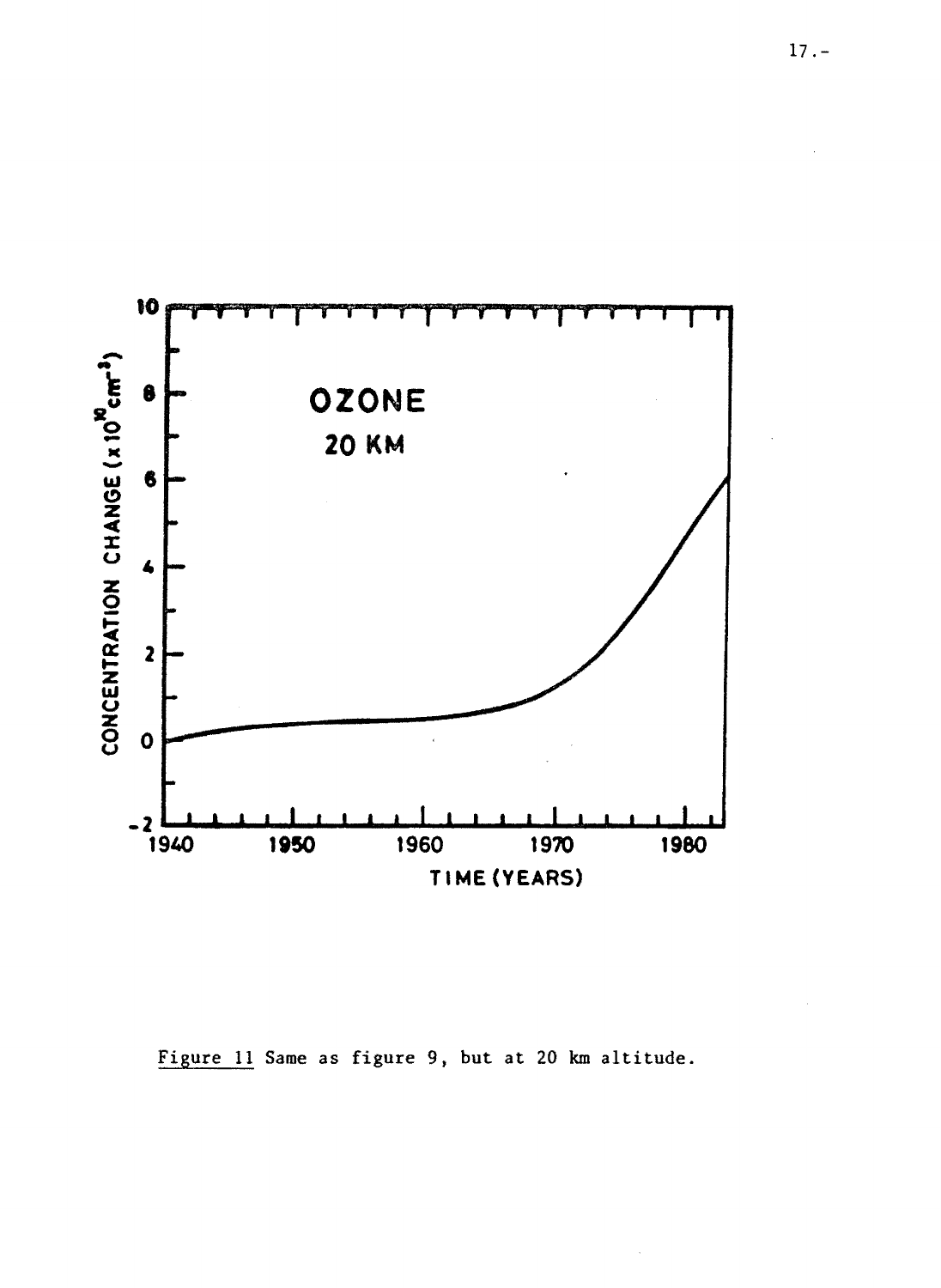

Figure 12 Past relative ozone concentration change computed at different altitude levels.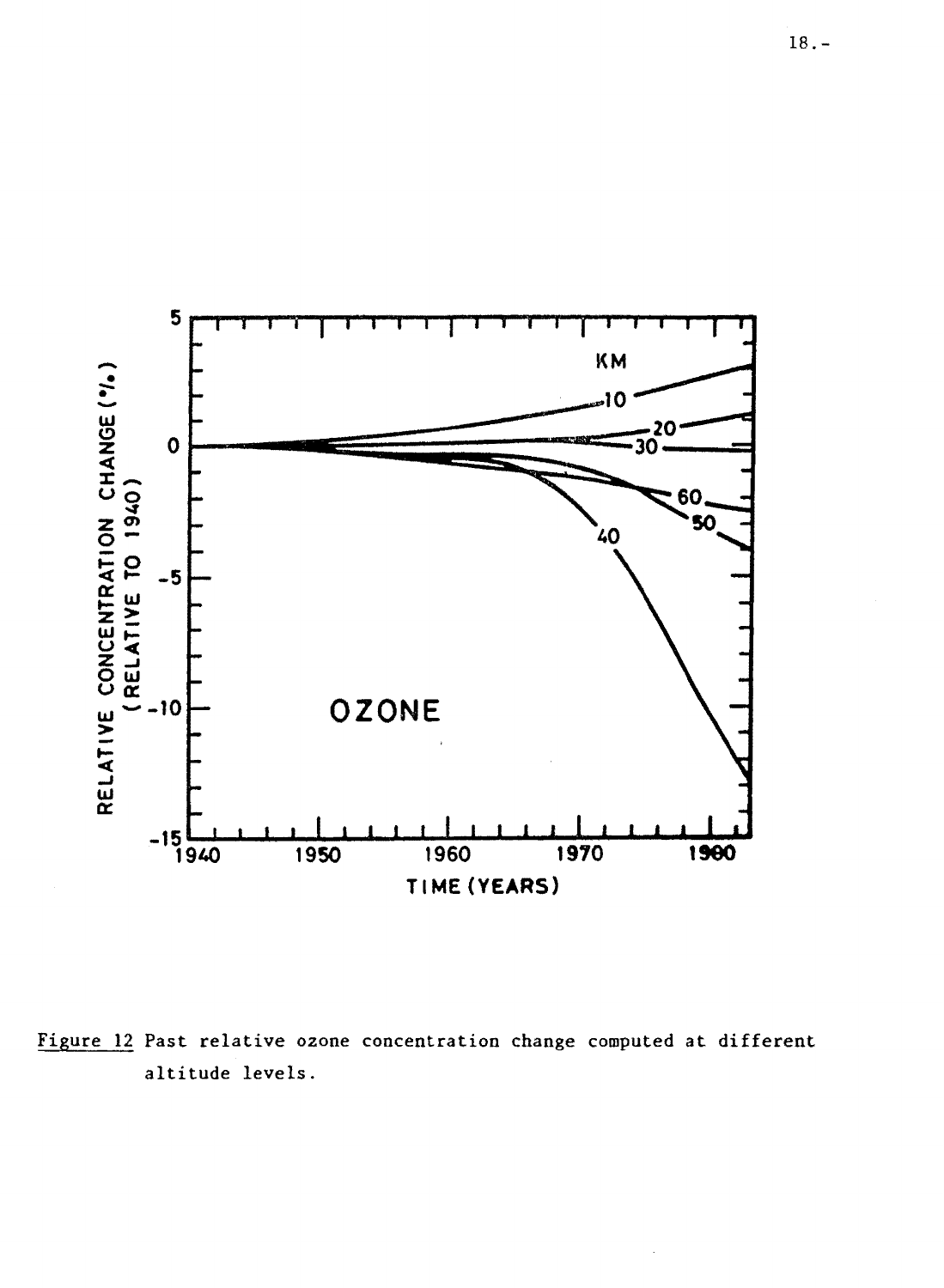

Figure 13 Relative variation in the total ozone amount computed for the past (the initial value being the one of 1940).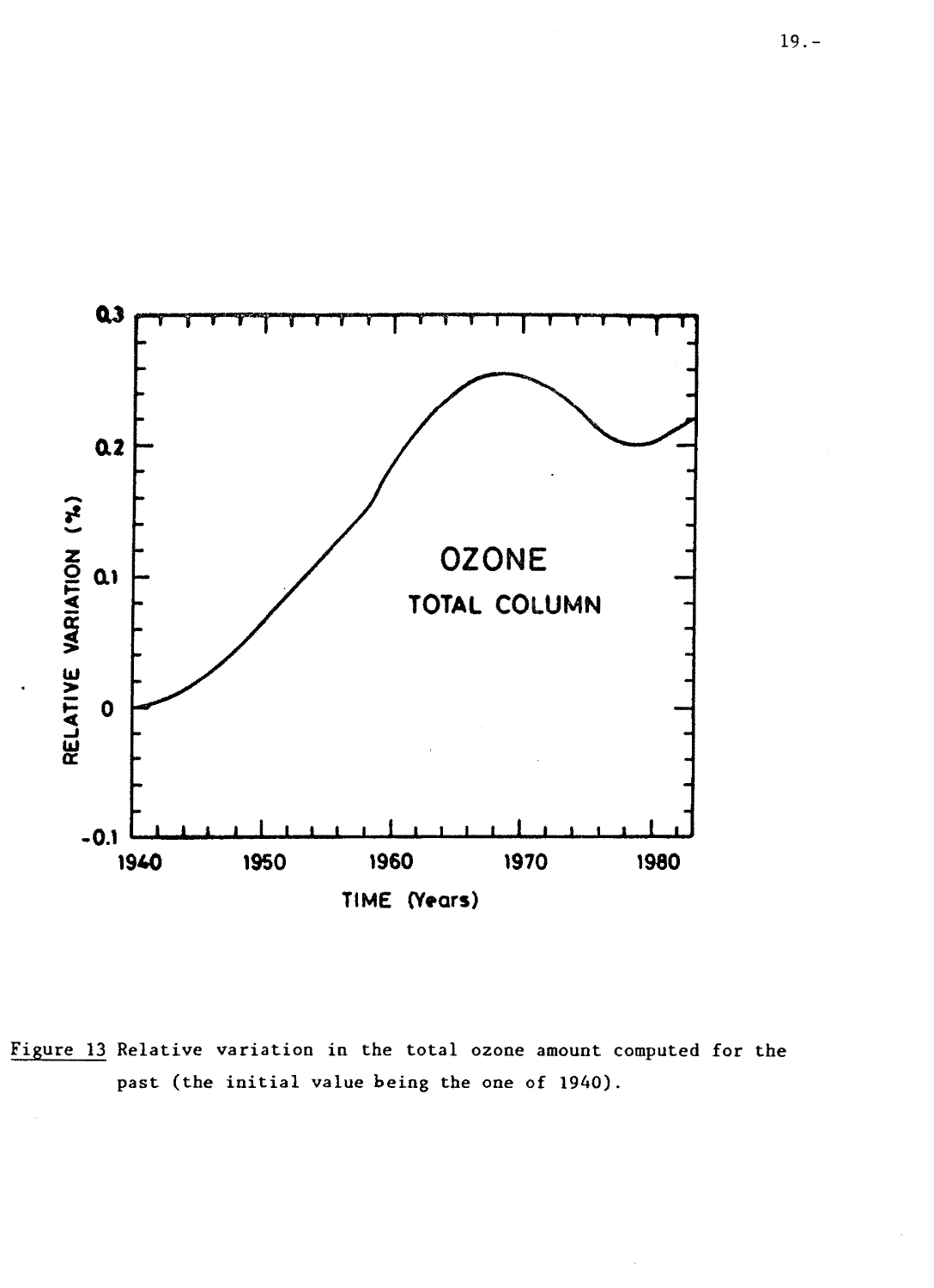

Figure 14  $Cl_x$  volume mixing ratio at 50 km altitude as a function of time, due to the injection of chlorocarbons as assumed in the 4 different scenarios.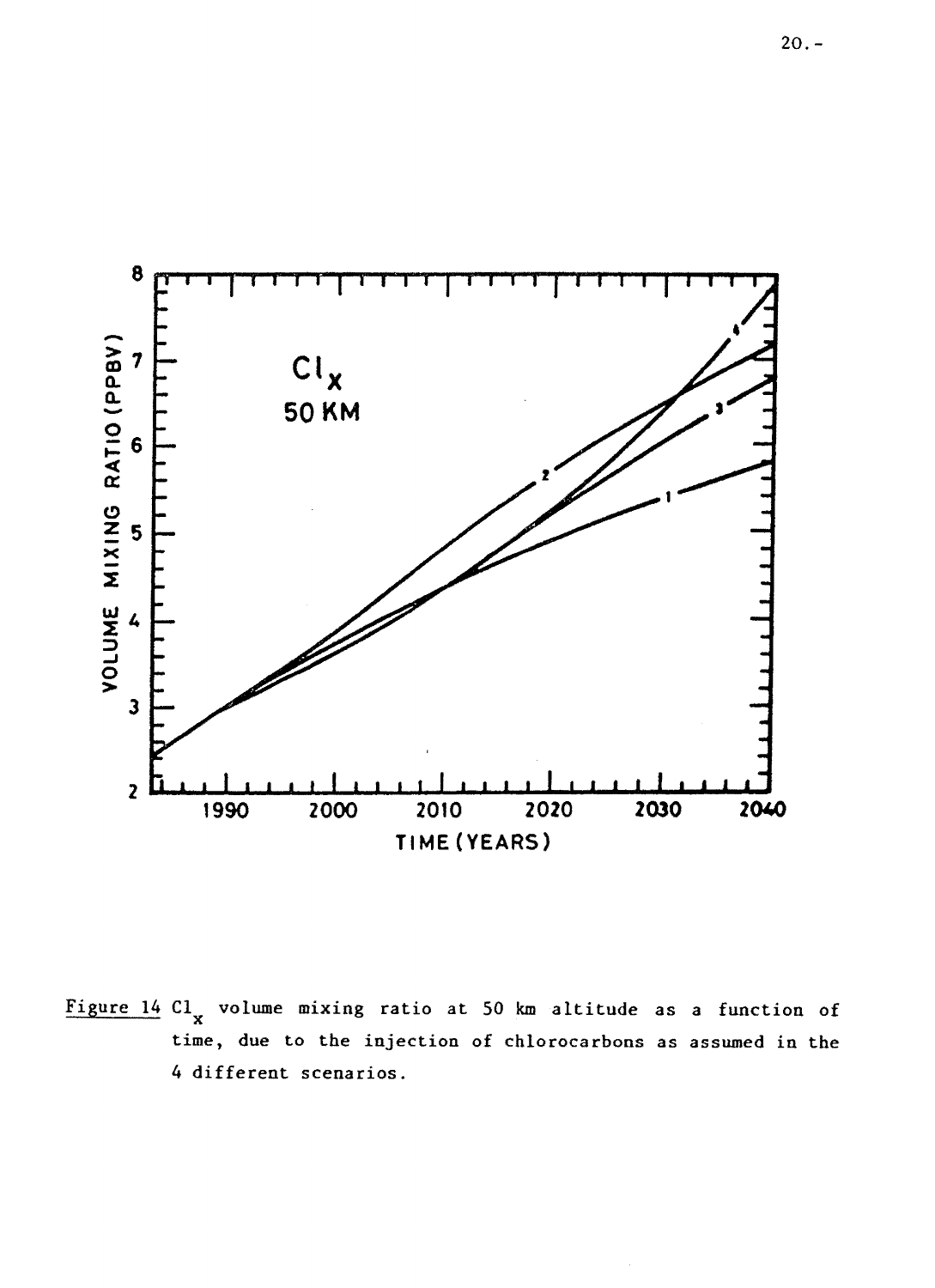

Figure 15 Computed future temperature at 50 km altitude, as a function of time, in the 4 different cases. The right-hand scale indicates its change from 1983.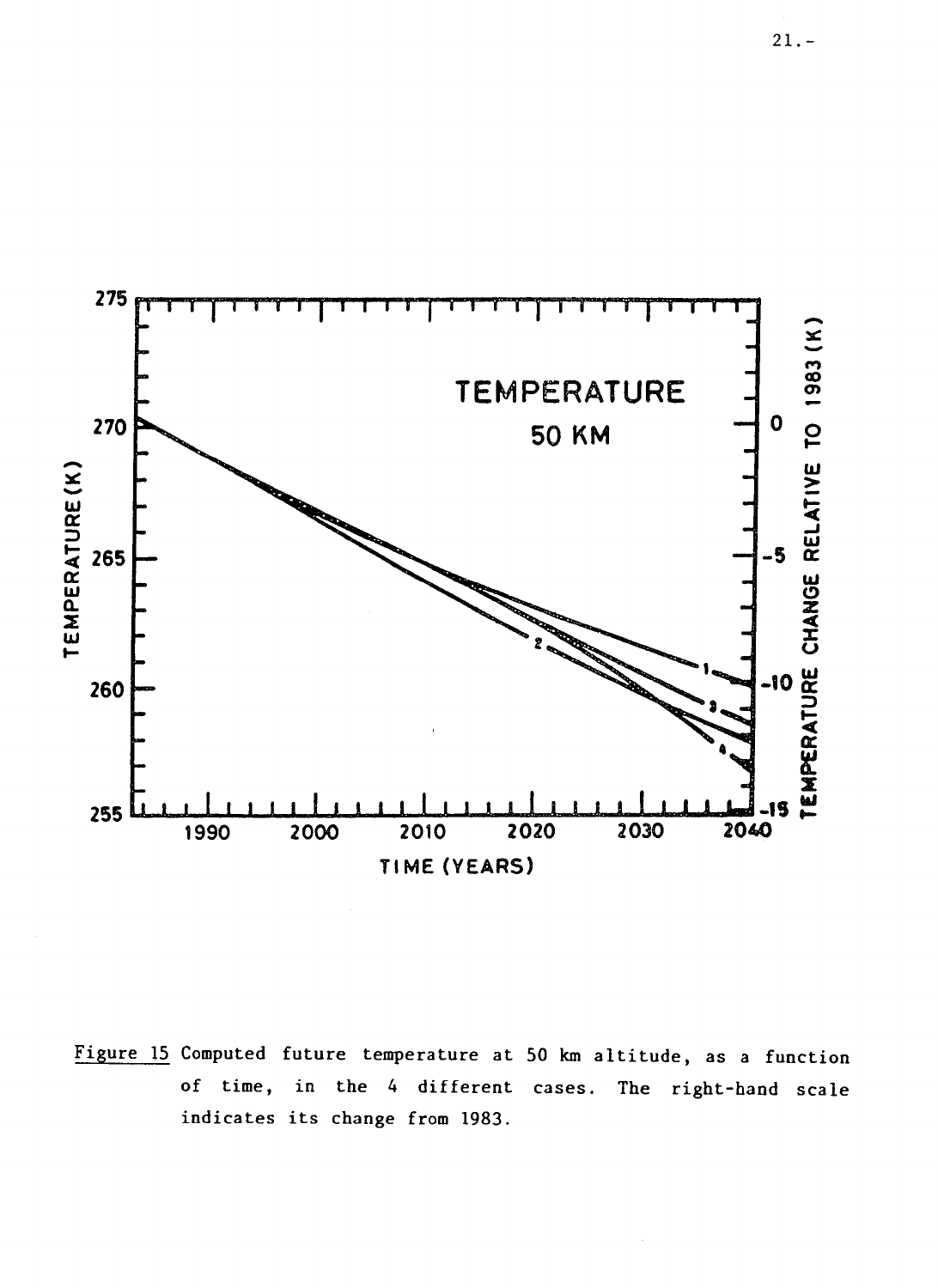

Figure 16 Computed temperature change relative to 1940, in the conditions of scenario 1, as a function of altitude and for different years.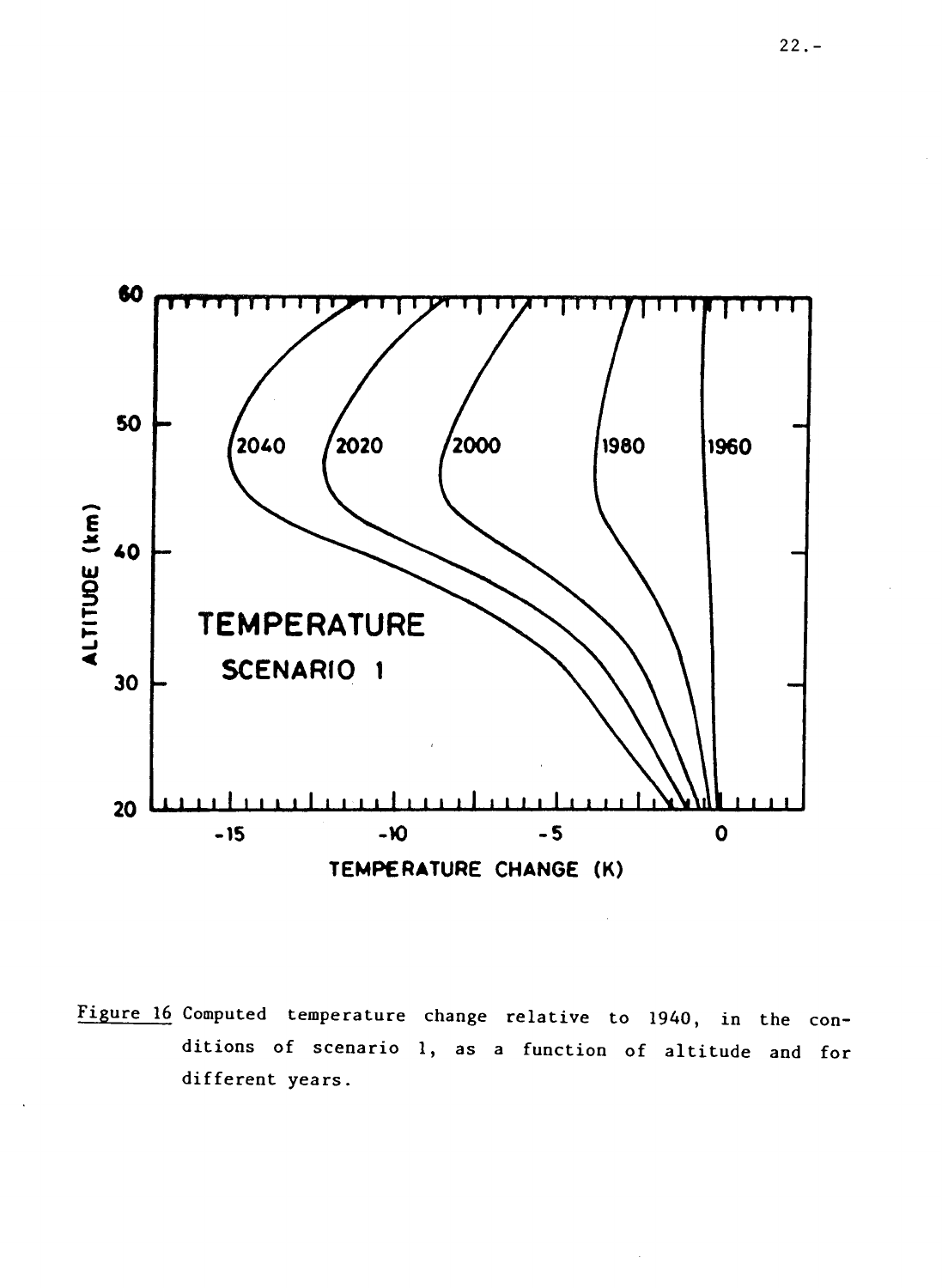

Figure 17 Future relative ozone concentration change at 50 km altitude, computed for the 4 different scenarios, as a function of time.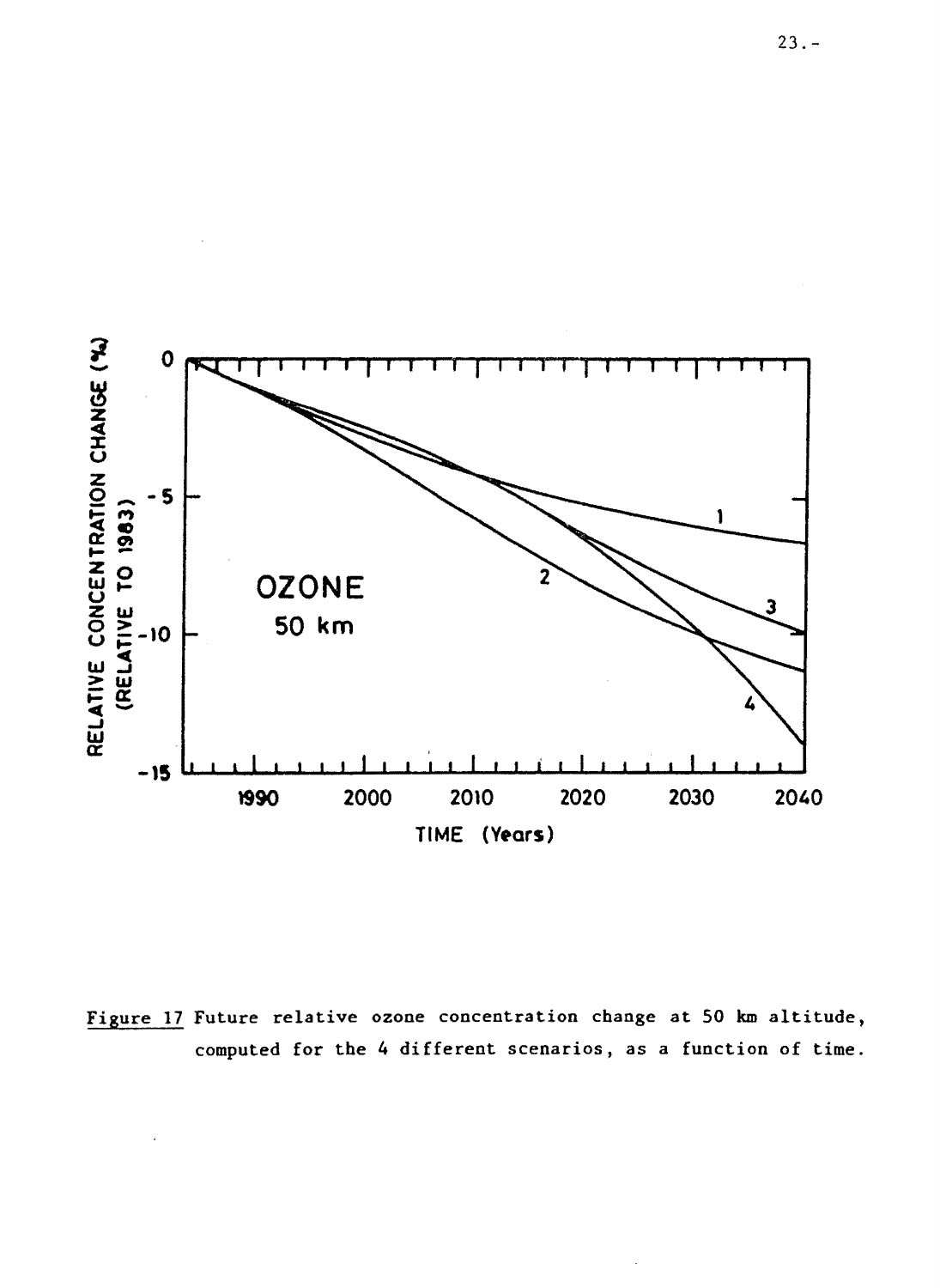

Figure 18 Same as figure 17 but at 40 km altitude.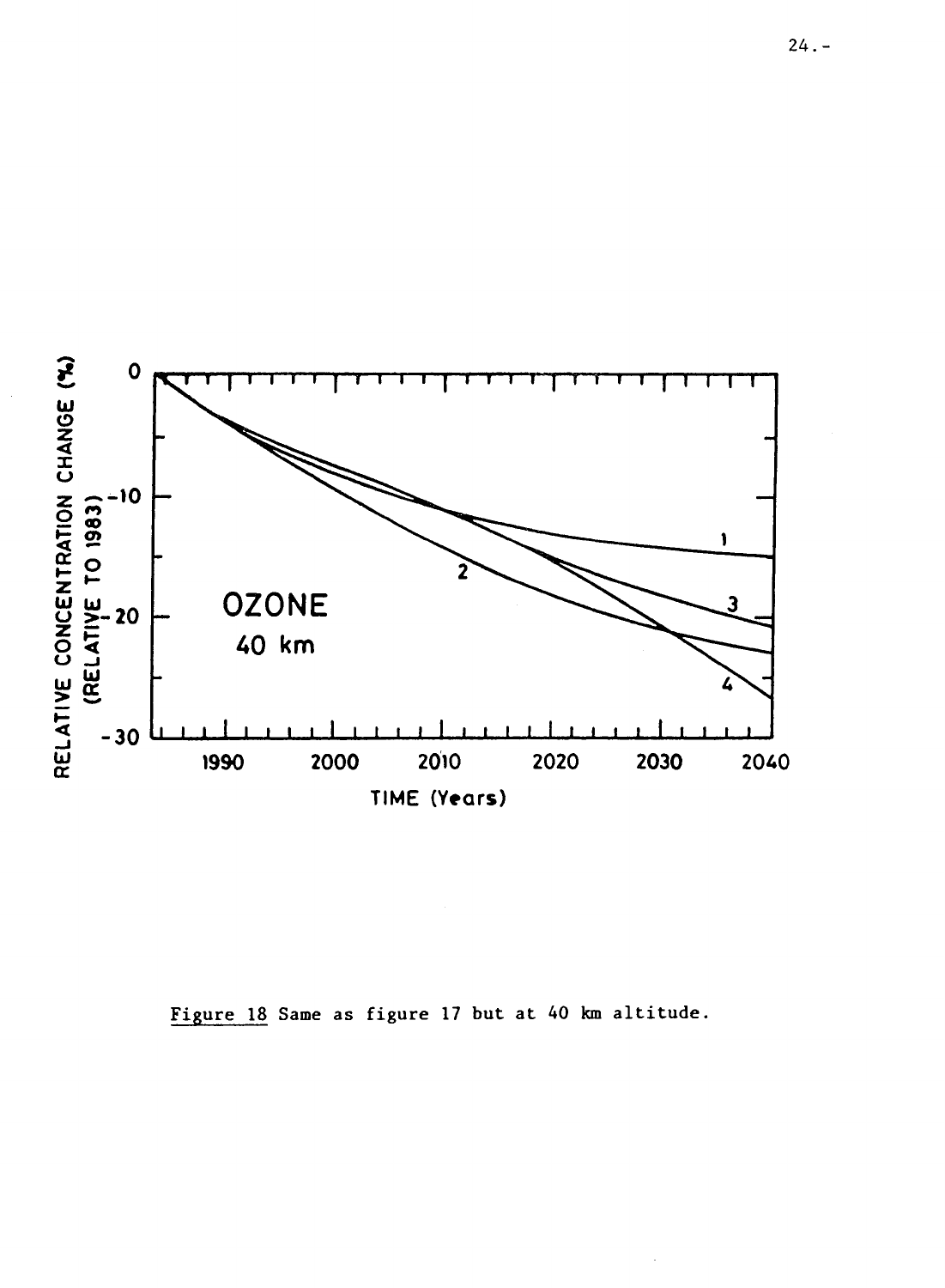

Figure 19 Same as figure 17 but at 30 km altitude.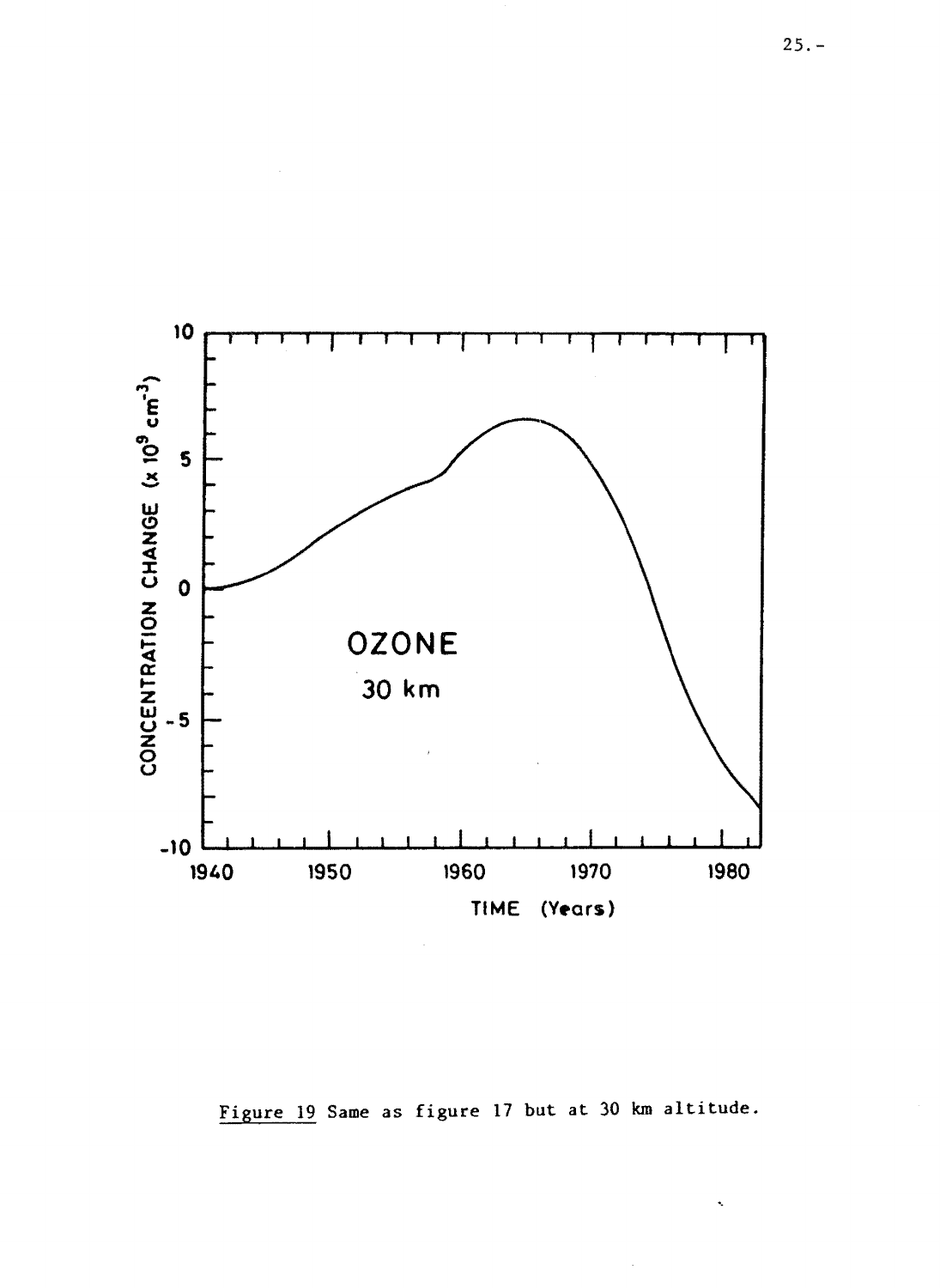

Figure 20 Same as figure 17 but at 20 km altitude.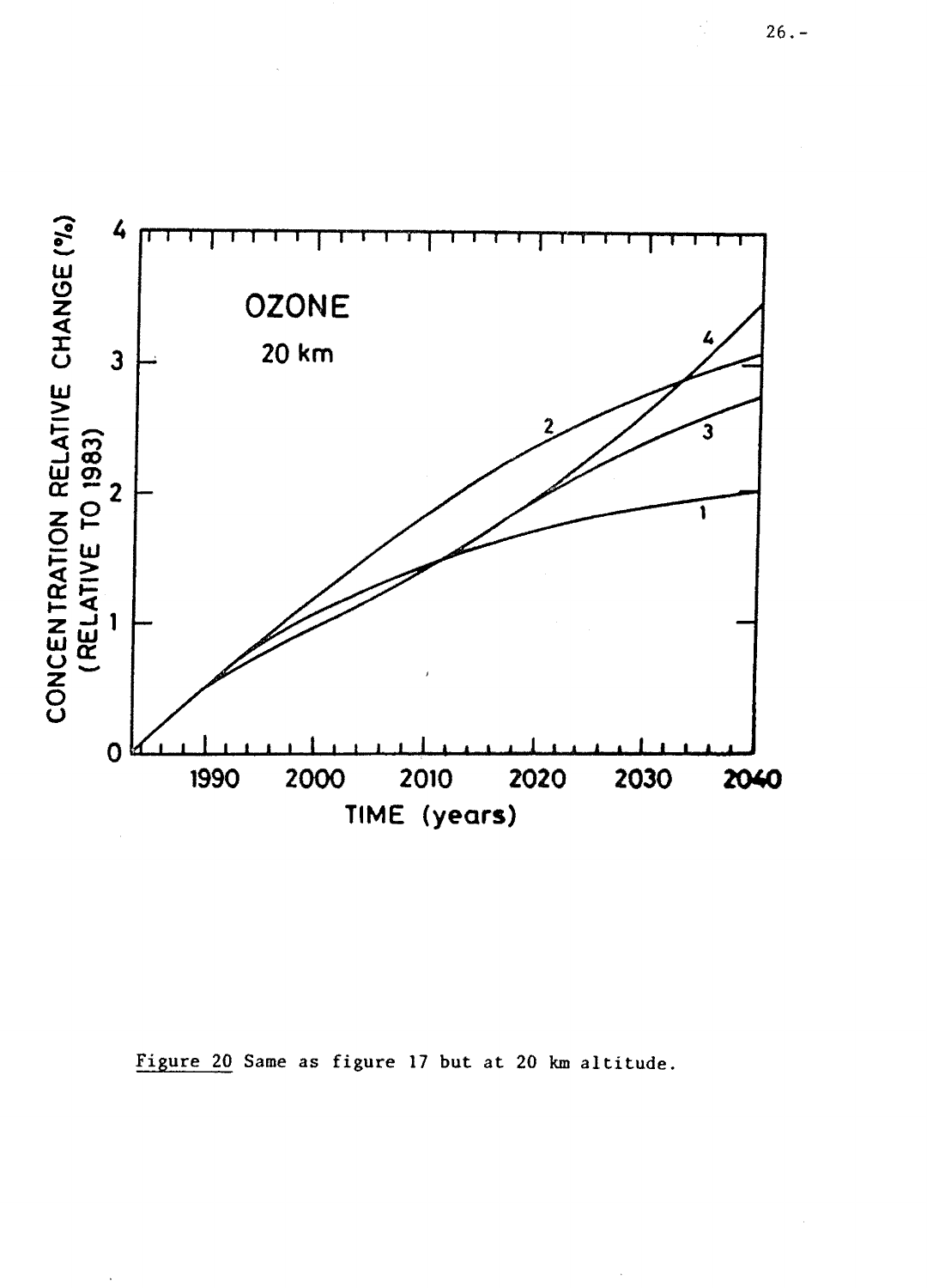

Figure 21 Change in the ozone concentration from its 1940 value, computed for scenario 1, as a function of altitude and for different years.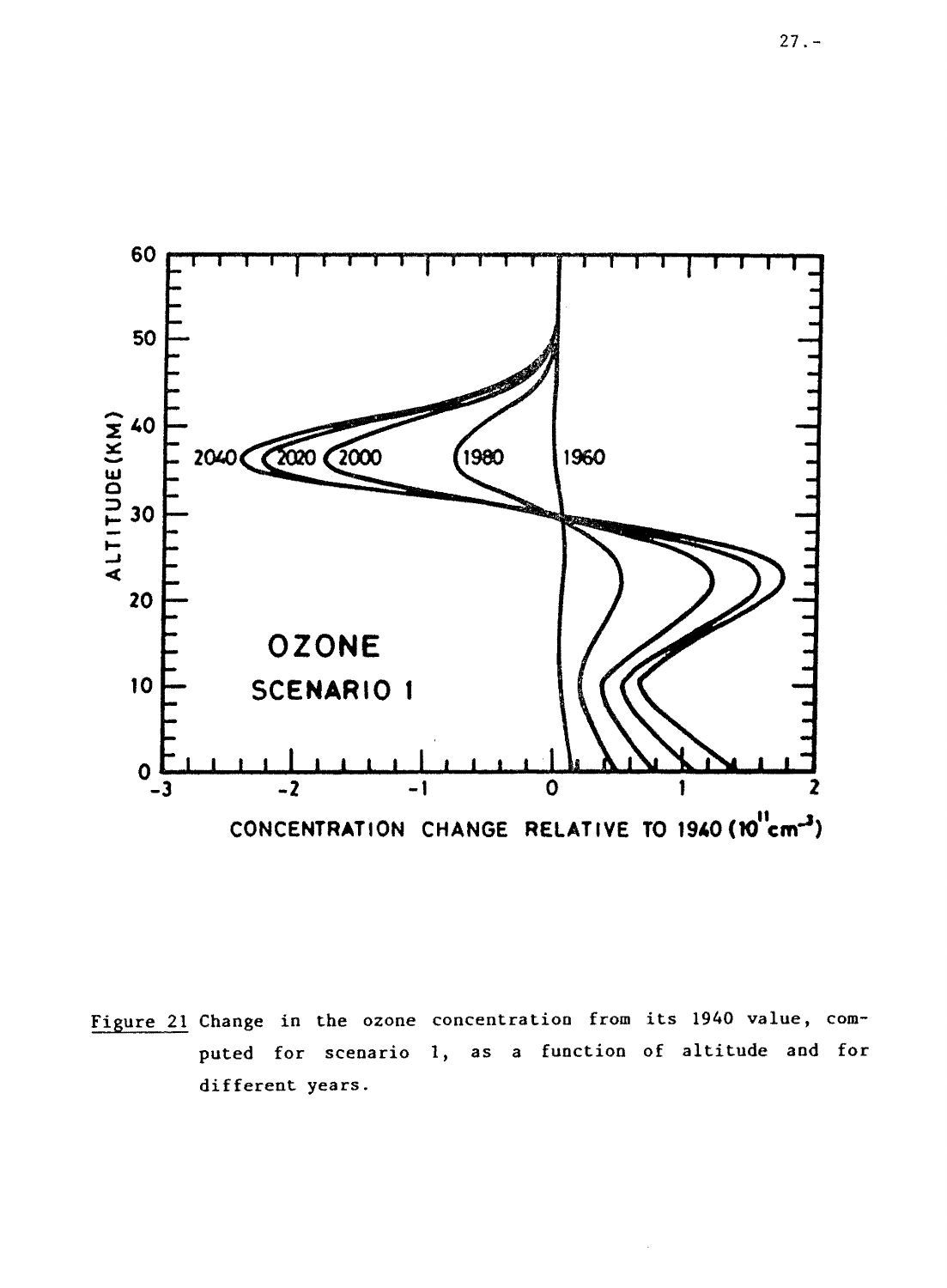

Figure 22 Same as figure 21, but the ozone change is expressed in relative values.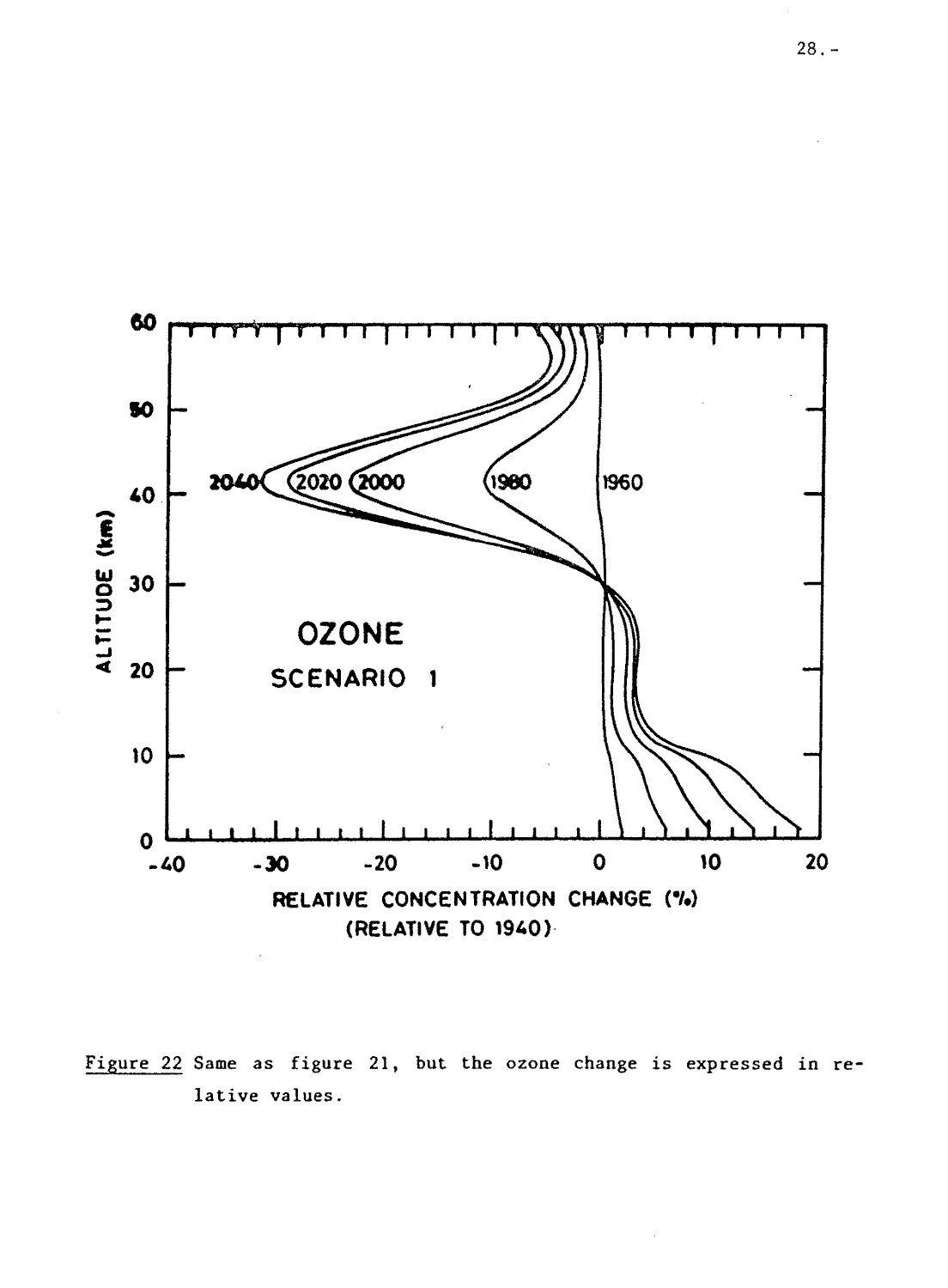

Figure 23 Future relative change in the total ozone amount as a function of time, computed in the 4 different cases.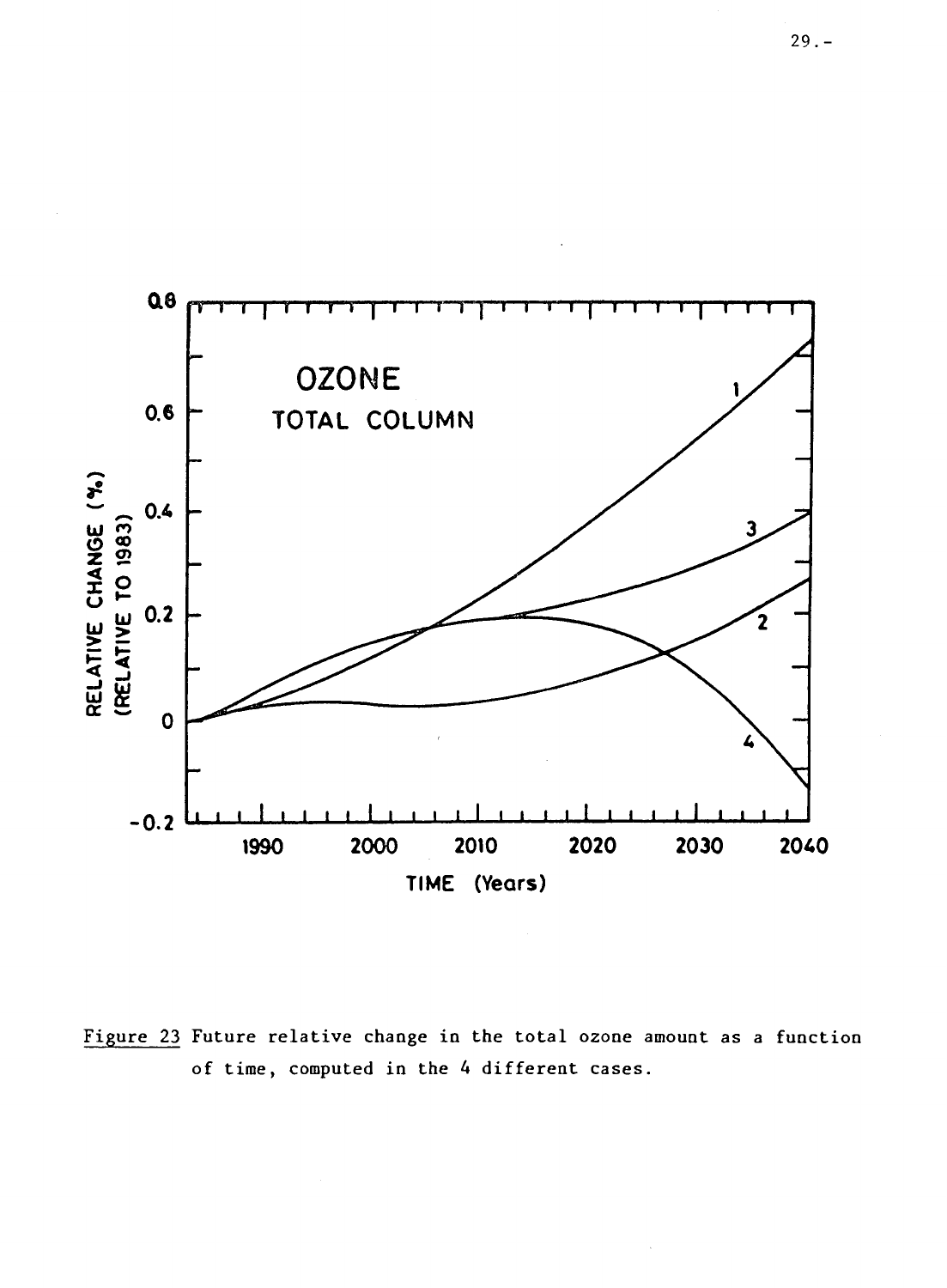the cases where all gases and only CFCs are considered is depicted in figure 24. The effect of a large aircraft emission can be estimated from figures 25 (scenario I) and 26 (scenario 2).

 $\hat{r}$ 

÷,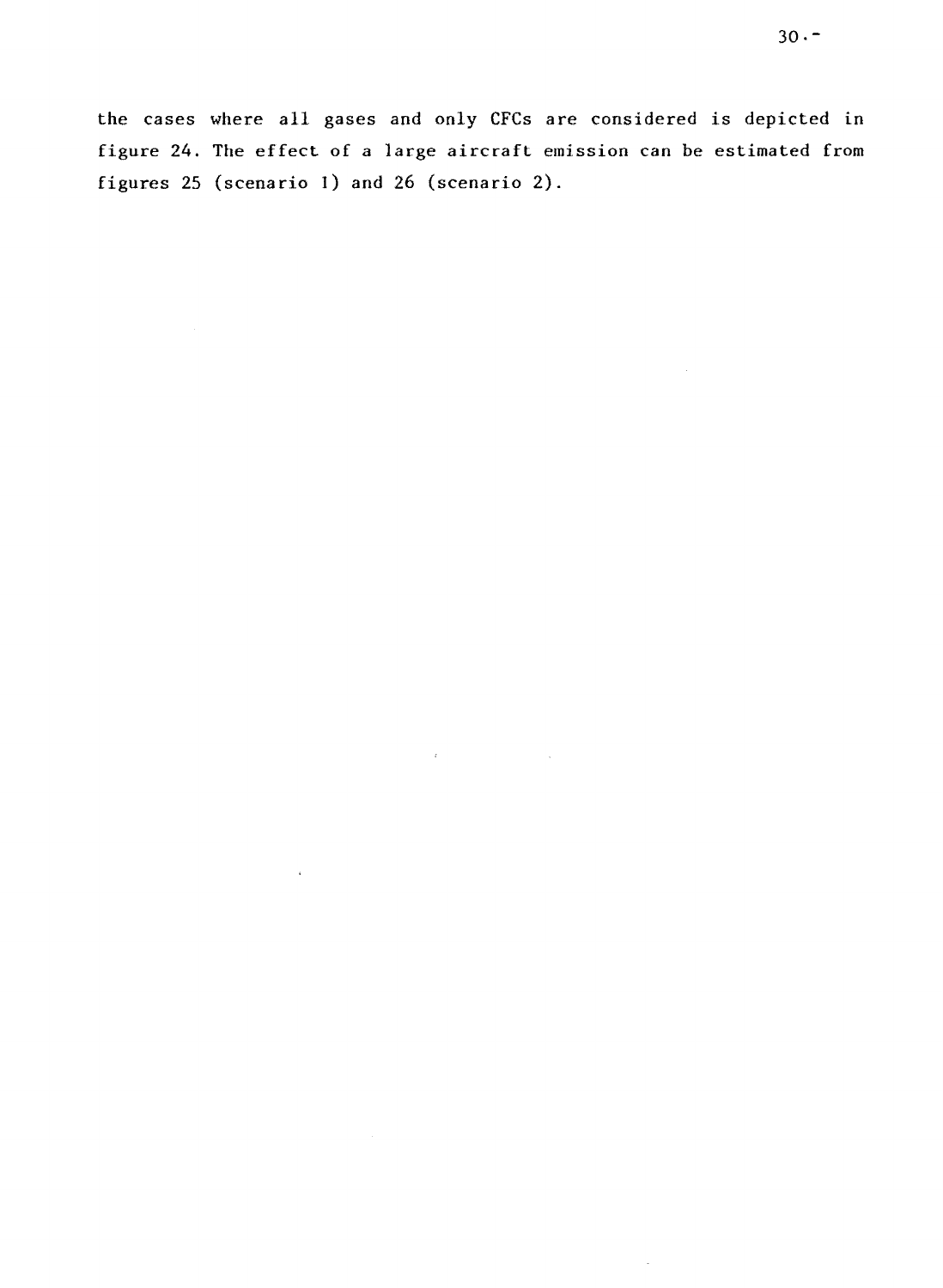

Figure 24 Relative change in the total ozone concentration, as a function of time from 1940, computed in the 4 different scenarios and compared to the results of a similar calculation considering only the corresponding perturbations due to the emission of chlorocarbons.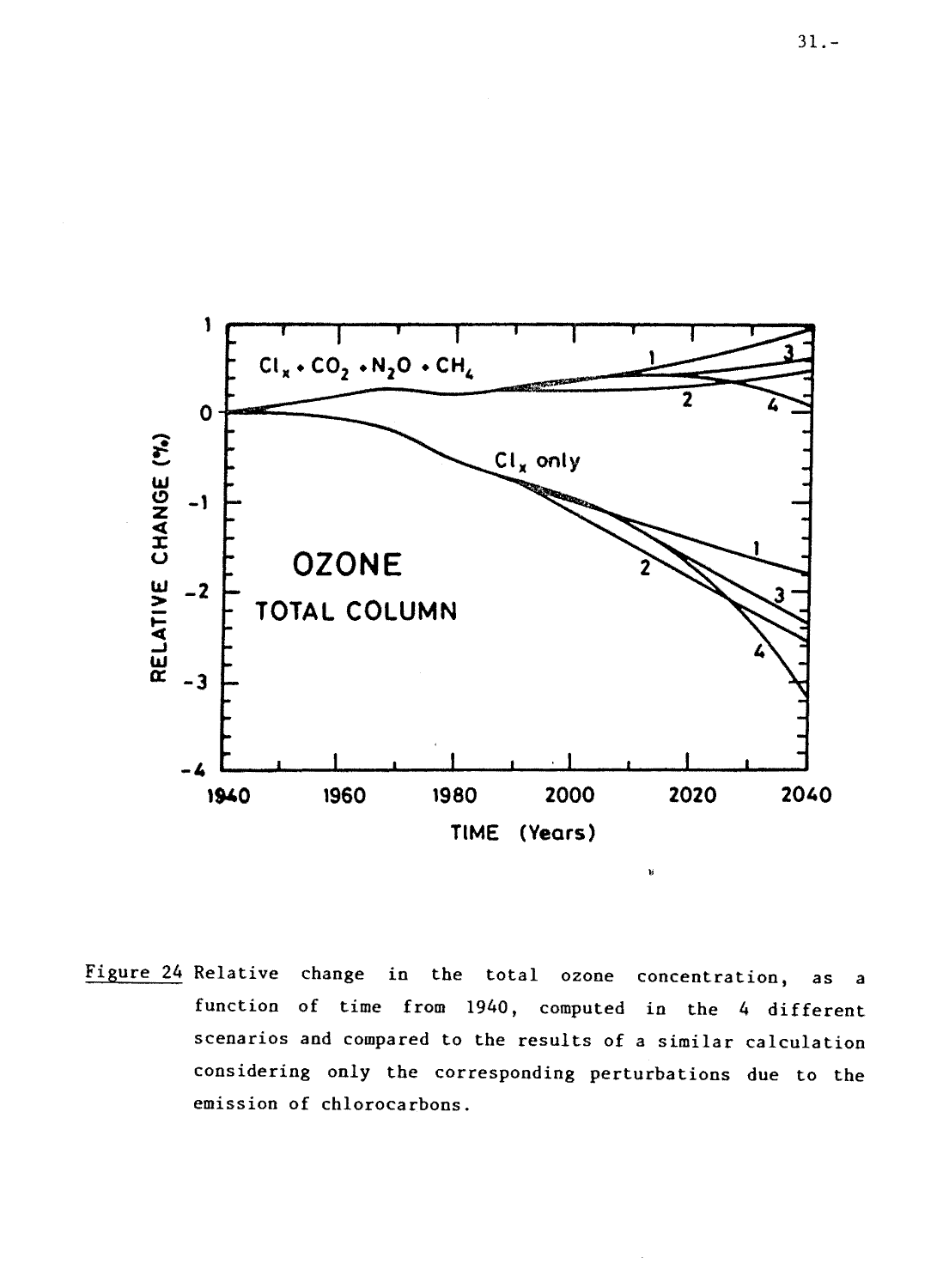

Figure 25 Relative change in the integrated ozone concentration, as a function of time from 1940 to 2040, obtained for scenario 1 and compared to (1) a case considering only the same chlorocarbons perturbation and to (2) a case where an injection of NO<sub>v</sub> by aircraft engines is assumed in addition to the other perturbations included in the scenario.